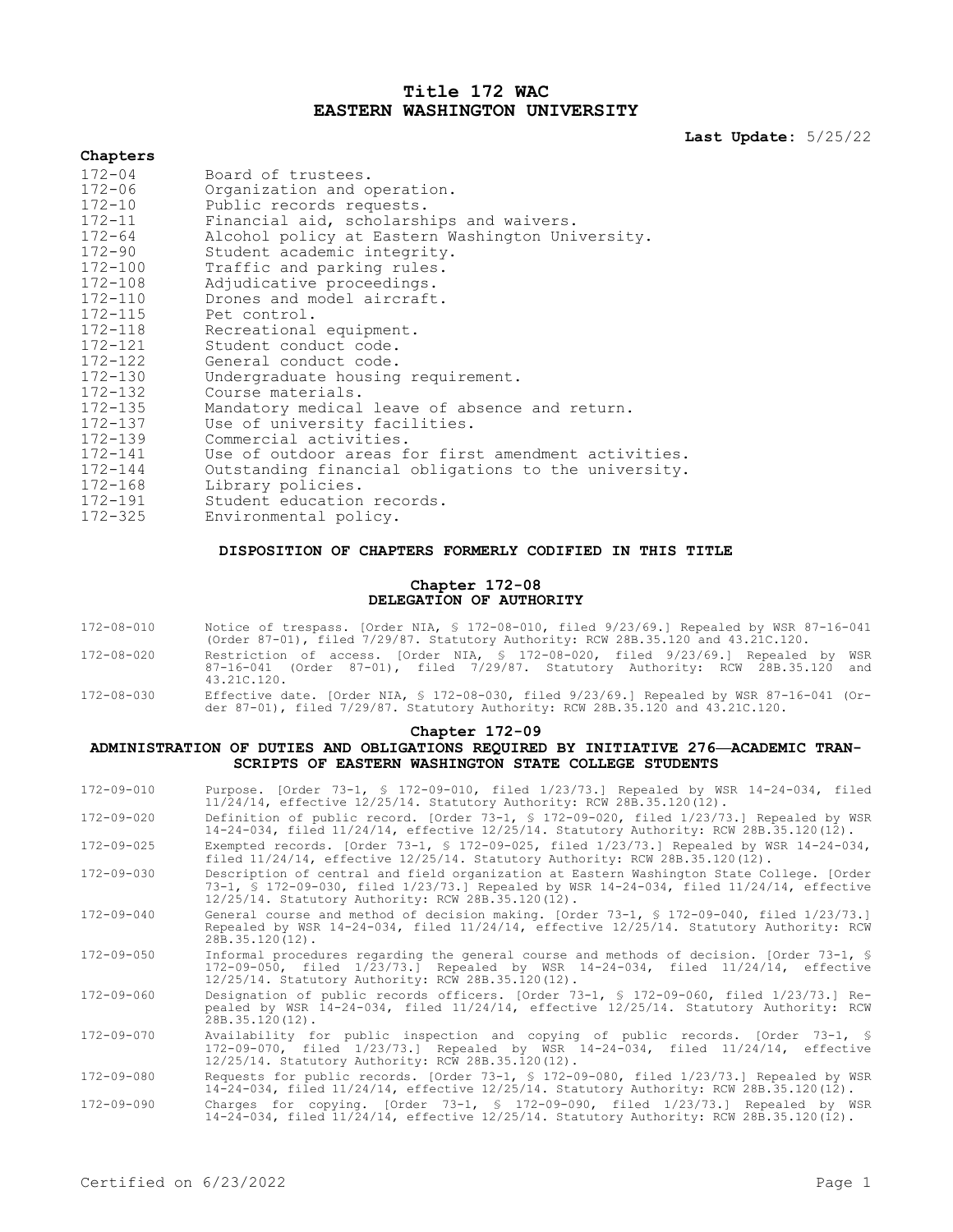- 172-09-100 Determination regarding exempt records. [Order 73-1, § 172-09-100, filed 1/23/73.] Repealed by WSR 14-24-034, filed 11/24/14, effective 12/25/14. Statutory Authority: RCW  $28B.35.120(12)$ .
- 172-09-110 Review of denials of public records requests. [Order 73-1, § 172-09-110, filed 1/23/73.] Repealed by WSR 14-24-034, filed 11/24/14, effective 12/25/14. Statutory Authority: RCW 28B.35.120(12).
- 172-09-120 Repealer. [Order 73-1, § 172-09-120, filed 1/23/73.] Repealed by WSR 14-24-034, filed 11/24/14, effective 12/25/14. Statutory Authority: RCW 28B.35.120(12).
- 172-09-200 Academic transcripts of Eastern Washington State College students. [Order 73-3, 172-09-200, filed 2/20/73.] Repealed by WSR 14-24-034, filed 11/24/14, effective 12/25/14. Statutory Authority: RCW 28B.35.120(12).

## **Chapter 172-52 STUDENT PUBLICATIONS COMMISSION**

- 172-52-010 Responsibility of the commission. [Order 74-3, § 172-52-010, filed 1/24/74; Order 72-5, § 172-52-010, filed 5/22/72.] Repealed by WSR 87-16-041 (Order 87-01), filed 7/29/87. Statutory Authority: RCW 28B.35.120 and 43.21C.120.
- 172-52-020 Authority of the commission. [Order 74-3, § 172-52-020, filed 1/24/74; Order 72-5, § 172-52-020, filed 5/22/72.] Repealed by WSR 87-16-041 (Order 87-01), filed 7/29/87. Statutory Authority: RCW 28B.35.120 and 43.21C.120.
- 172-52-030 Editors of publications. [Order 74-3, § 172-52-030, filed 1/24/74; Order 72-5, § 172-52-030, filed 5/22/72.] Repealed by WSR 87-16-041 (Order 87-01), filed 7/29/87. Statutory Authority: RCW 28B.35.120 and 43.21C.120.
- 172-52-040 Hearing procedures for editors. [Order 74-3, § 172-52-040, filed 1/24/74; Order 72-5, § 172-52-040, filed 5/22/72.] Repealed by WSR 87-16-041 (Order 87-01), filed 7/29/87. Statutory Authority: RCW 28B.35.120 and 43.21C.120.
- 172-52-050 Paid positions. [Order 74-3, § 172-52-050, filed 1/24/74; Order 72-5, § 172-52-050, filed 5/22/72.] Repealed by WSR 87-16-041 (Order 87-01), filed 7/29/87. Statutory Authority: RCW 28B.35.120 and 43.21C.120.
- 172-52-060 Actions of commission subject to review. [Order 74-3, § 172-52-060, filed 1/24/74; Order 72-5, § 172-52-060, filed 5/22/72.] Repealed by WSR 87-16-041 (Order 87-01), filed 7/29/87. Statutory Authority: RCW 28B.35.120 and 43.21C.120.
- 172-52-070 Meetings of the commission. [Order 74-3, § 172-52-070, filed 1/24/74; Order 72-5, § 172-52-070, filed 5/22/72.] Repealed by WSR 87-16-041 (Order 87-01), filed 7/29/87. Statutory Authority: RCW 28B.35.120 and 43.21C.120.
- 172-52-080 Membership of the commission. [Order 74-3, § 172-52-080, filed 1/24/74; Order 72-5, § 172-52-080, filed 5/22/72.] Repealed by WSR 87-16-041 (Order 87-01), filed 7/29/87. Statutory Authority: RCW 28B.35.120 and 43.21C.120.
- 172-52-090 Chairman. [Order 74-3, § 172-52-090, filed 1/24/74; Order 72-5, § 172-52-090, filed 5/22/72.] Repealed by WSR 87-16-041 (Order 87-01), filed 7/29/87. Statutory Authority: RCW 28B.35.120 and 43.21C.120.
- 172-52-100 Exclusion from membership. [Order 74-3, § 172-52-100, filed 1/24/74; Order 72-5, § 172-52-100, filed 5/22/72.] Repealed by WSR 87-16-041 (Order 87-01), filed 7/29/87. Statutory Authority: RCW 28B.35.120 and 43.21C.120.
- 172-52-110 Removal from membership. [Order 74-3, § 172-52-110, filed 1/24/74; Order 72-5, § 172-52-110, filed 5/22/72.] Repealed by WSR 87-16-041 (Order 87-01), filed 7/29/87. Statutory Authority: RCW 28B.35.120 and 43.21C.120.
- 172-52-120 Guidelines for student publications. [Order 74-3, § 172-52-120, filed 1/24/74; Order 72-5, § 172-52-120, filed 5/22/72.] Repealed by WSR 87-16-041 (Order 87-01), filed 7/29/87. Statutory Authority: RCW 28B.35.120 and 43.21C.120.
- 172-52-125 Summer publication of the Easterner. [Order 74-3, § 172-52-125, filed 1/24/74.] Repealed by WSR 87-16-041 (Order 87-01), filed 7/29/87. Statutory Authority: RCW 28B.35.120 and 43.21C.120.
- 172-52-130 Financing. [Order 74-3, § 172-52-130, filed 1/24/74; Order 72-5, § 172-52-130, filed 5/22/72.] Repealed by WSR 87-16-041 (Order 87-01), filed 7/29/87. Statutory Authority: RCW 28B.35.120 and 43.21C.120.

# **Chapter 172-56 ACCESS TO PUBLIC RECORDS AND DOCUMENTS**

172-56-010 Introduction and purpose. [Order 72-6, § 172-56-010, filed 6/27/72.] Repealed by Order 73-1, filed 1/23/73.

172-56-020 Jurisdiction. [Order 72-6, § 172-56-020, filed 6/27/72.] Repealed by Order 73-1, filed 1/23/73.

172-56-030 Designation of custodians of records. [Order 72-6, § 172-56-030, filed 6/27/72.] Repealed by Order 73-1, filed 1/23/73.

172-56-040 Declaration of what constitutes public records. [Order 72-6, § 172-56-040, filed 6/27/72.] Repealed by Order 73-1, filed 1/23/73.

172-56-050 Nonpublic records. [Order 72-6, § 172-56-050, filed 6/27/72.] Repealed by Order 73-1, filed 1/23/73.

172-56-060 Regulations regarding access to public records. [Order 72-6, § 172-56-060, filed 6/27/72.] Repealed by Order 73-1, filed 1/23/73.

172-56-070 Violations of limitations upon access to public records. [Order 72-6, § 172-56-070, filed 6/27/72.] Repealed by Order 73-1, filed 1/23/73.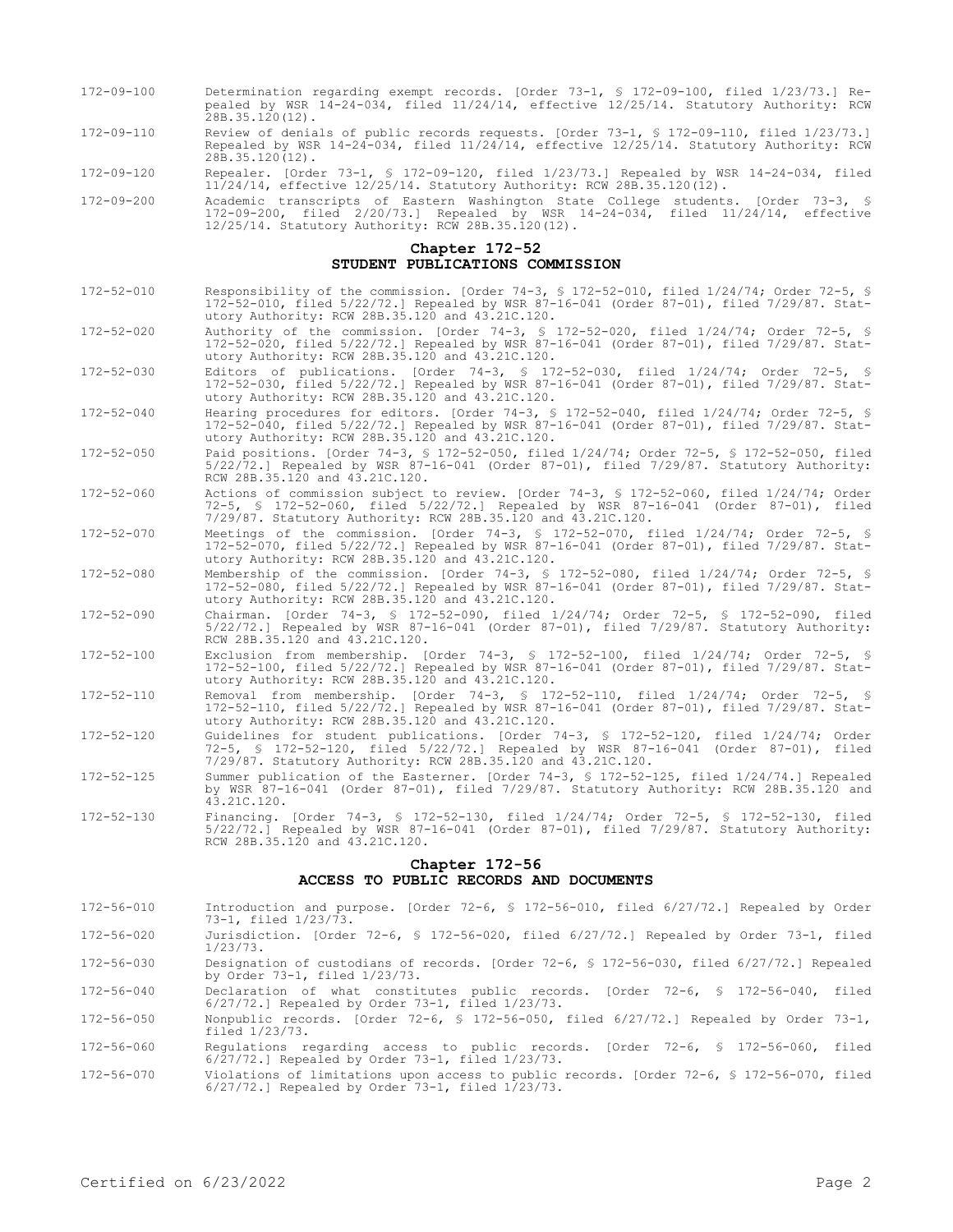#### **Chapter 172-65**

# **USE OF ALCOHOLIC BEVERAGES BY STUDENTS TWENTY-ONE YEARS AND OLDER IN RESIDENCE HALLS AND OTHER STUDENT HOUSING AT EASTERN WASHINGTON UNIVERSITY**

|                  | Reviser's note: Later promulgation, see chapter 172-64 WAC.                                                                                                                                                                                                                                                                                                              |
|------------------|--------------------------------------------------------------------------------------------------------------------------------------------------------------------------------------------------------------------------------------------------------------------------------------------------------------------------------------------------------------------------|
| $172 - 65 - 010$ | Introduction and purpose. [Statutory Authority: RCW 28B.35.120(12). WSR 92-09-103, §<br>172-65-010, filed 4/20/92, effective 5/21/92; Order 71-1, § 172-65-010, filed 11/26/71.1<br>Repealed by WSR 14-24-035, filed 11/24/14, effective 12/25/14. Statutory Authority: RCW<br>28B.35.120(12).                                                                           |
| $172 - 65 - 020$ | Jurisdiction. [Statutory Authority: RCW 28B.35.120(12). WSR 92-09-103, § 172-65-020,<br>filed $4/20/92$ , effective $5/21/92$ ; Order 71-1, § 172-65-020, filed 11/26/71.1 Repealed by<br>$11/24/14$ ,<br>effective 12/25/14. Statutory Authority:<br>$WSR$ 14-24-035,<br>filed<br>RCW<br>$28B.35.120(12)$ .                                                             |
| $172 - 65 - 030$ | General prohibition against drinking in public places. [Statutory Authority: RCW<br>28B.35.120(12). WSR 92-09-103, § 172-65-030, filed 4/20/92, effective 5/21/92; Order<br>74-9, § 172-65-030, filed 11/25/74; Order 71-1, § 172-65-030, filed 11/26/71.] Repealed<br>by WSR 14-24-035, filed 11/24/14, effective 12/25/14. Statutory Authority: RCW<br>28B.35.120(12). |
| $172 - 65 - 040$ | Limited rights to consume and possess alcoholic beverages accorded. [Statutory Authority:<br>RCW 28B.35.120(12). WSR 92-09-103, § 172-65-040, filed 4/20/92, effective 5/21/92; Order<br>71-1, § 172-65-040, filed 11/26/71.] Repealed by WSR 14-24-035, filed 11/24/14, effective<br>12/25/14. Statutory Authority: RCW 28B.35.120(12).                                 |
| $172 - 65 - 050$ | Sales of alcoholic beverages prohibited. [Statutory Authority: RCW 28B.35.120(12). WSR<br>92-09-103, § 172-65-050, filed 4/20/92, effective 5/21/92; Order 71-1, § 172-65-050,<br>filed $11/26/71$ . Repealed by WSR 14-24-035, filed $11/24/14$ , effective $12/25/14$ . Statutory<br>Authority: RCW 28B.35.120(12).                                                    |
| $172 - 65 - 060$ | Roommate preference allowed. [Statutory Authority: RCW 28B.35.120(12). WSR 92-09-103, §<br>172-65-060, filed 4/20/92, effective 5/21/92; Order 71-1, § 172-65-060, filed 11/26/71.1<br>Repealed by WSR 14-24-035, filed 11/24/14, effective 12/25/14. Statutory Authority: RCW<br>28B.35.120(12).                                                                        |
| $172 - 65 - 070$ | Information relative to rules must be provided. [Statutory Authority: RCW 28B.35.120(12).<br>WSR 92-09-103, \$ 172-65-070, filed 4/20/92, effective 5/21/92; Order 71-1, \$ 172-65-070,<br>filed $11/26/71$ . Repealed by WSR 14-24-035, filed $11/24/14$ , effective $12/25/14$ . Statutory<br>Authority: RCW 28B.35.120(12).                                           |
| $172 - 65 - 080$ | Reports of violations required. [Statutory Authority: RCW 28B.35.120(12). WSR 92-09-103,<br>§ 172-65-080, filed 4/20/92, effective 5/21/92; Order 71-1, § 172-65-080, filed<br>$11/26/71$ .] Repealed by WSR 14-24-035, filed $11/24/14$ , effective $12/25/14$ . Statutory Au-<br>thority: RCW 28B.35.120(12).                                                          |
| $172 - 65 - 090$ | Organizations responsible for conduct. [Statutory Authority: RCW 28B.35.120(12). WSR<br>92-09-103, § 172-65-090, filed 4/20/92, effective 5/21/92; Order 71-1, § 172-65-090,<br>filed 11/26/71.] Repealed by WSR 14-24-035, filed 11/24/14, effective 12/25/14. Statutory<br>Authority: RCW 28B.35.120(12).                                                              |
|                  | Chapter 172-66<br>ADDITONTON EOD A ITODOTITORNER DREMITTING BRRD TO BR SOID FOD ON-CAMBIIS DERMISRS                                                                                                                                                                                                                                                                      |

#### **APPLICATION FOR A LIQUOR LICENSE PERMITTING BEER TO BE SOLD FOR ON-CAMPUS PREMISES CONSUMPTION**

|  |  | Reviser's note: Later promulgation, see chapter 172-64 WAC. |
|--|--|-------------------------------------------------------------|
|--|--|-------------------------------------------------------------|

| 172-66-010 |                                                                              |  |  |  |  |  | Purpose. [Order 73-3, § 172-66-010, filed 1/30/73.] Repealed by WSR 14-24-036, filed |  |
|------------|------------------------------------------------------------------------------|--|--|--|--|--|--------------------------------------------------------------------------------------|--|
|            | $11/24/14$ , effective $12/25/14$ . Statutory Authority: RCW 28B.35.120(12). |  |  |  |  |  |                                                                                      |  |
|            |                                                                              |  |  |  |  |  |                                                                                      |  |

172-66-020 Initial procedures. [Order 73-3, § 172-66-020, filed 1/30/73.] Repealed by WSR 14-24-036, filed 11/24/14, effective 12/25/14. Statutory Authority: RCW 28B.35.120(12).

### **Chapter 172-113 LEGISLATIVE LIAISONS**

- 172-113-010 Designation of legislative liaisons. [Order 73-2, § 172-113-010, filed 1/23/73.] Repealed by WSR 87-16-041 (Order 87-01), filed 7/29/87. Statutory Authority: RCW 28B.35.120 and 43.21C.120.
- 172-113-020 Responsibility. [Order 73-2, § 172-113-020, filed 1/23/73.] Repealed by WSR 87-16-041 (Order 87-01), filed 7/29/87. Statutory Authority: RCW 28B.35.120 and 43.21C.120.

# **Chapter 172-114 CONSTITUTION OF ASSOCIATED STUDENTS**

| $172 - 114 - 010$ | Preamble. [Statutory Authority: RCW 28B.35.10 [28B.35.120]. WSR 81-03-012 (Order                                                                                                                                                                                                                                                                                                                                                                                                                                                           |
|-------------------|--------------------------------------------------------------------------------------------------------------------------------------------------------------------------------------------------------------------------------------------------------------------------------------------------------------------------------------------------------------------------------------------------------------------------------------------------------------------------------------------------------------------------------------------|
|                   | 12-18-80), § 172-114-010, filed 1/9/81. Statutory Authority: RCW 28B.40.120(11). WSR                                                                                                                                                                                                                                                                                                                                                                                                                                                       |
|                   | (Resolution No. 78-03), § 172-114-010, filed 8/16/78; Order 72-9, §<br>78-09-029                                                                                                                                                                                                                                                                                                                                                                                                                                                           |
|                   | 172-114-010, filed 9/20/72.1 Repealed by WSR 87-16-041 (Order 87-01), filed 7/29/87.                                                                                                                                                                                                                                                                                                                                                                                                                                                       |
|                   | Statutory Authority: RCW 28B.35.120 and 43.21C.120.                                                                                                                                                                                                                                                                                                                                                                                                                                                                                        |
| 172-114-020       | Article I-Name, definitions, and membership. [Statutory Authority: RCW 28B.35.10<br>[28B.35.120]. WSR 81-03-012 (Order 12-18-80), § 172-114-020, filed 1/9/81. Statutory Au-<br>thority: RCW 28B.40.120(11). WSR 78-09-029 (Resolution No. 78-03), § 172-114-020, filed<br>$8/16/78$ ; Order 74-8, § 172-114-020, filed 11/1/74; Order 74-4, § 172-114-020, filed<br>$1/24/74$ ; Order 72-9, § 172-114-020, filed 9/20/72.] Repealed by WSR 87-16-041 (Order<br>87-01), filed 7/29/87. Statutory Authority: RCW 28B.35.120 and 43.21C.120. |
| 172-114-030       | Article II—Students' rights and responsibilities. [Statutory Authority: RCW 28B.35.10]                                                                                                                                                                                                                                                                                                                                                                                                                                                     |
|                   | [28B.35.120]. WSR 81-03-012 (Order 12-18-80), § 172-114-030, filed 1/9/81. Statutory Au-                                                                                                                                                                                                                                                                                                                                                                                                                                                   |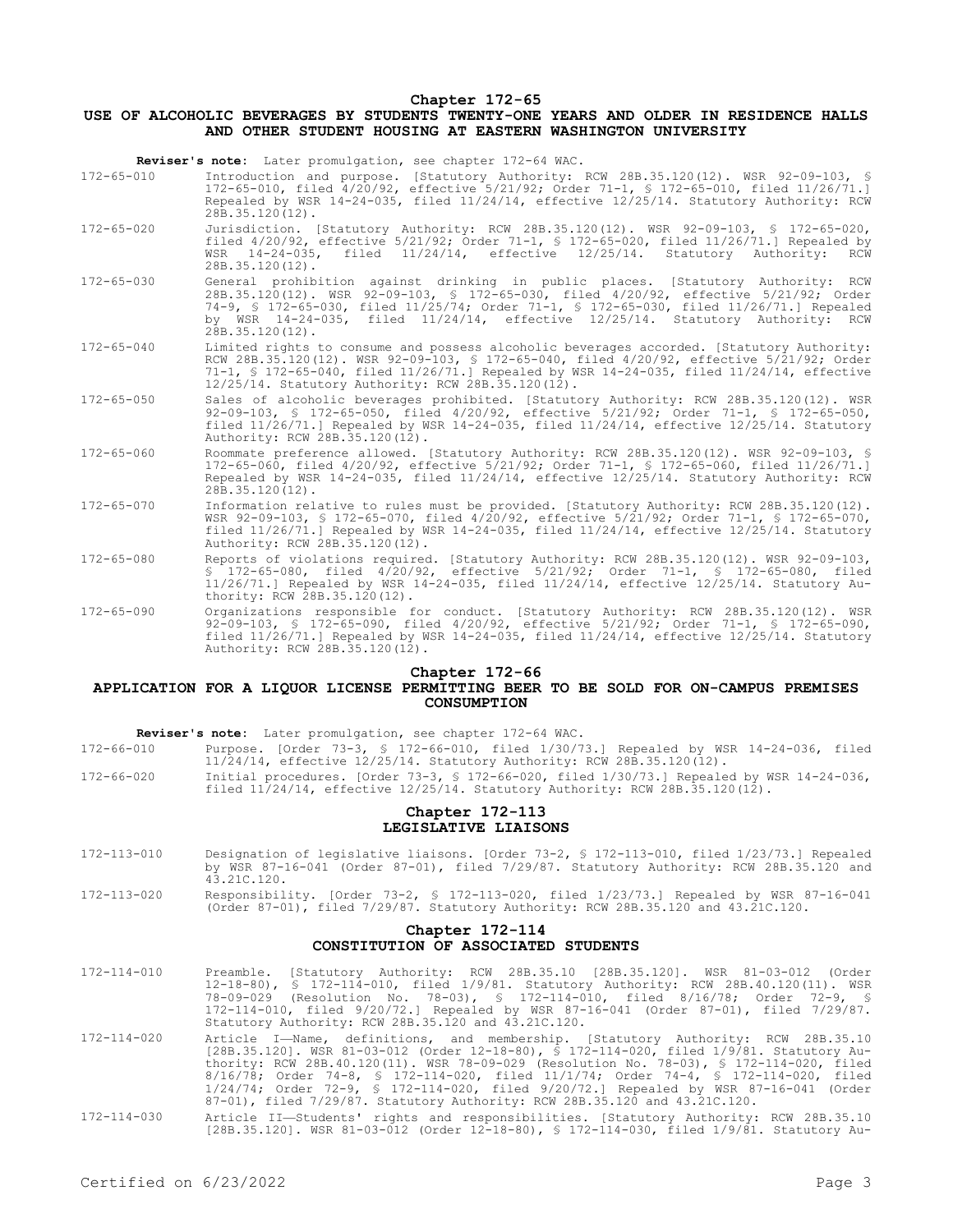thority: RCW 28B.40.120(11). WSR 78-09-029 (Resolution No. 78-03), § 172-114-030, filed 8/16/78; Order 74-8, § 172-114-030, filed 11/1/74; Order 72-9, § 172-114-030, filed 9/20/72.] Repealed by WSR 87-16-041 (Order 87-01), filed 7/29/87. Statutory Authority: RCW 28B.35.120 and 43.21C.120.

- 172-114-040 Article III—Council. [Statutory Authority: RCW 28B.35.120 and 43.21C.120. WSR 84-21-022 (Order 84-03), § 172-114-040, filed 10/8/84. Statutory Authority: RCW 28B.35.120. WSR 82-22-001 (Order 82-03), § 172-114-040, filed 10/21/82; WSR 81-03-012 (Order 12-18-80), § 172-114-040, filed 1/9/81. Statutory Authority: RCW 28B.40.120(11). WSR 78-09-029 (Resolution No. 78-03), § 172-114-040, filed 8/16/78; Order 75-8, § 172-114-040, filed 7/24/75; Order 75-5, § 172-114-040, filed 5/9/75; Order 74-8, § 172-114-040, filed 11/1/74; Order 74-5, § 172-114-040, filed 6/5/74; Order 72-9, § 172-114-040, filed 9/20/72.] Repealed by WSR 87-16-041 (Order 87-01), filed 7/29/87. Statutory Authority: RCW 28B.35.120 and 43.21C.120.
- 172-114-050 Article IV—Elections. [Statutory Authority: RCW 28B.35.120 and 43.21C.120. WSR 84-21-022 (Order 84-03), § 172-114-050, filed 10/8/84. Statutory Authority: RCW 28B.35.120. WSR 81-03-012 (Order 12-18-80), § 172-114-050, filed 1/9/81. Statutory Authority: RCW 28B.40.120(11). WSR 78-09-029 (Resolution No. 78-03), § 172-114-050, filed 8/16/78; Order 75-8, § 172-114-050, filed 7/24/75; Order 75-5, § 172-114-050, filed 5/9/75; Order 74-8, § 172-114-050, filed 11/1/74; Order 74-5, § 172-114-050, filed 6/5/74; Order 72-9, § 172-114-050, filed 9/20/72.] Repealed by WSR 87-16-041 (Order 87-01), filed 7/29/87. Statutory Authority: RCW 28B.35.120 and 43.21C.120.
- 172-114-060 Article V—Judicial. [Statutory Authority: RCW 28B.35.10 [28B.35.120]. WSR 81-03-012 (Order 12-18-80), § 172-114-060, filed 1/9/81. Statutory Authority: RCW 28B.40.120(11). WSR 78-09-029 (Resolution No. 78-03), § 172-114-060, filed 8/16/78; Order 75-8, § 172-114-060, filed 7/24/75; Order 74-8, § 172-114-060, filed 11/1/74; Order 74-5, § 172-114-060, filed 6/5/74; Order 72-9, § 172-114-060, filed 9/20/72.] Repealed by WSR 87-16-041 (Order 87-01), filed 7/29/87. Statutory Authority: RCW 28B.35.120 and 43.21C.120.
- 172-114-070 Article VI—Rescind, recall, initiative, referendum, and inspection of records. [Statutory Authority: RCW 28B.35.10 [28B.35.120]. WSR 81-03-012 (Order 12-18-80), § 172-114-070, filed 1/9/81. Statutory Authority: RCW 28B.40.120(11). WSR 78-09-029 (Resolution No. 78-03), § 172-114-070, filed 8/16/78; Order 72-9, § 172-114-070, filed 9/20/72.] Repealed by WSR 87-16-041 (Order 87-01), filed 7/29/87. Statutory Authority: RCW 28B.35.120 and 43.21C.120.
- 172-114-080 Article VII—Parliamentary authority. [Statutory Authority: RCW 28B.35.10 [28B.35.120]. WSR 81-03-012 (Order 12-18-80), § 172-114-080, filed 1/9/81; Order 74-8, § 172-114-080, filed 11/1/74; Order 72-9, § 172-114-080, filed 9/20/72.] Repealed by WSR 87-16-041 (Order 87-01), filed 7/29/87. Statutory Authority: RCW 28B.35.120 and 43.21C.120.
- 172-114-090 Article VIII—Amendments. [Statutory Authority: RCW 28B.35.10 [28B.35.120]. WSR 81-03-012 (Order 12-18-80), § 172-114-090, filed 1/9/81. Statutory Authority: RCW 28B.40.120(11). WSR 78-09-029 (Resolution No. 78-03), § 172-114-090, filed 8/16/78; Order 74-8, § 172-114-090, filed 11/1/74; Order 74-5, § 172-114-090, filed 6/5/74; Order 72-9, § 172-114-090, filed 9/20/72.] Repealed by WSR 87-16-041 (Order 87-01), filed 7/29/87. Statutory Authority: RCW 28B.35.120 and 43.21C.120.
- 172-114-100 Parliamentary authority. [Order 72-9, § 172-114-100, filed 9/20/72.] Repealed by WSR 81-03-012 (Order 12-18-80), filed 1/9/81. Statutory Authority: RCW 28B.35.10 [28B.35.120].
- 172-114-110 Amendments. [Statutory Authority: RCW 28B.40.120(11). WSR 78-09-029 (Resolution No. 78-03), § 172-114-110, filed 8/16/78; Order 74-5, § 172-114-110, filed 6/5/74; Order 72-9, § 172-114-110, filed 9/20/72.] Repealed by WSR 81-03-012 (Order 12-18-80), filed 1/9/81. Statutory Authority: RCW 28B.35.10 [28B.35.120].

## **Chapter 172-116 TRAFFIC AND PARKING REGULATIONS**

- 172-116-010 Introduction. [Statutory Authority: RCW 28B.35.120. WSR 82-07-038 (Resolution No. 82-01), § 172-116-010, filed 3/15/82; Order 72-10, § 172-116-010, filed 9/20/72.] Repealed by WSR 13-24-119, filed 12/4/13, effective 1/4/14. Statutory Authority: RCW 28B.35.120(12). Later promulgation, see chapter 172-100 WAC.
- 172-116-015 Definitions. [Statutory Authority: RCW 28B.35.120. WSR 82-07-038 (Resolution No. 82-01), § 172-116-015, filed 3/15/82.] Repealed by WSR 13-24-119, filed 12/4/13, effective 1/4/14. Statutory Authority: RCW 28B.35.120(12). Later promulgation, see chapter 172-100 WAC.
- 172-116-020 Purposes of regulations. [Statutory Authority: RCW 28B.35.120. WSR 82-07-038 (Resolution No. 82-01), § 172-116-020, filed 3/15/82; Order 74-1, § 172-116-020, filed 1/24/74; Order 72-10, § 172-116-020, filed 9/20/72.] Repealed by WSR 13-24-119, filed 12/4/13, effective 1/4/14. Statutory Authority: RCW 28B.35.120(12). Later promulgation, see chapter 172-100 WAC.
- 172-116-030 Applicable rules and regulations. [Statutory Authority: RCW 28B.35.120. WSR 82-07-038 (Resolution No. 82-01), § 172-116-030, filed 3/15/82; Order 72-10, § 172-116-030, filed 9/20/72.] Repealed by WSR 13-24-119, filed 12/4/13, effective 1/4/14. Statutory Authority: RCW 28B.35.120(12). Later promulgation, see chapter 172-100 WAC.
- 172-116-040 Authority of officers. [Statutory Authority: RCW 28B.35.120. WSR 82-07-038 (Resolution No. 82-01), § 172-116-040, filed 3/15/82; Order 75-4, § 172-116-040, filed 4/10/75; Order 74-1, § 172-116-040, filed 1/24/74; Order 72-10, § 172-116-040, filed 9/20/72.] Repealed by WSR 13-24-119, filed 12/4/13, effective 1/4/14. Statutory Authority: RCW 28B.35.120(12). Later promulgation, see chapter 172-100 WAC.
- 172-116-050 Permits required to park on university property. [Statutory Authority: RCW 28B.35.120. WSR 82-07-038 (Resolution No. 82-01), § 172-116-050, filed 3/15/82; Order 75-4, § 172-116-050, filed 4/10/75; Order 72-10, § 172-116-050, filed 9/20/72.] Repealed by WSR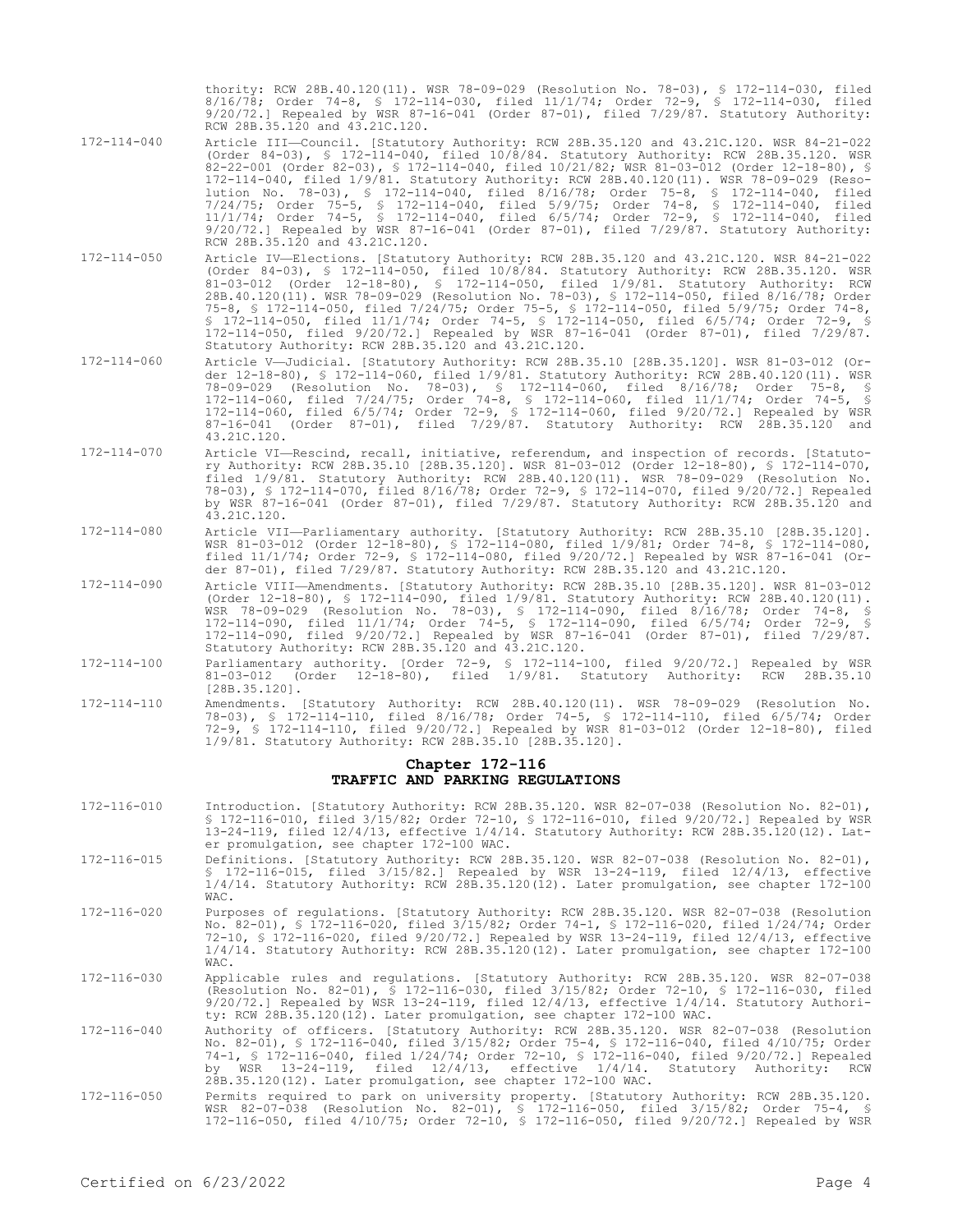|             | 13-24-119, filed $12/4/13$ , effective $1/4/14$ . Statutory Authority: RCW 28B.35.120(12). Lat-<br>er promulgation, see chapter 172-100 WAC.                                                                                                                                                                                                                                                                                                            |
|-------------|---------------------------------------------------------------------------------------------------------------------------------------------------------------------------------------------------------------------------------------------------------------------------------------------------------------------------------------------------------------------------------------------------------------------------------------------------------|
| 172-116-060 | Definition of valid parking permit. [Statutory Authority: RCW 28B.35.120. WSR 82-07-038<br>(Resolution No. 82-01), § 172-116-060, filed 3/15/82; Order 72-10, § 172-116-060, filed<br>$9/20/72$ .] Repealed by WSR 13-24-119, filed $12/4/13$ , effective $1/4/14$ . Statutory Authori-<br>ty: RCW 28B.35.120(12). Later promulgation, see chapter 172-100 WAC.                                                                                         |
| 172-116-070 | Where to purchase permits. [Order 72-10, § 172-116-070, filed $9/20/72$ .] Repealed by Order<br>75-4, filed 4/10/75.                                                                                                                                                                                                                                                                                                                                    |
| 172-116-080 | Display of permits. [Statutory Authority: RCW 28B.35.120. WSR 82-07-038 (Resolution No.<br>82-01), § 172-116-080, filed 3/15/82; Order 75-4, § 172-116-080, filed 4/10/75; Order<br>72-10, § 172-116-080, filed 9/20/72.] Repealed by WSR 13-24-119, filed 12/4/13, effective<br>1/4/14. Statutory Authority: RCW 28B.35.120(12). Later promulgation, see chapter 172-100<br>WAC.                                                                       |
| 172-116-090 | Responsibility of persons to whom permits are issued. [Statutory Authority: RCW<br>28B.35.120. WSR 82-07-038 (Resolution No. 82-01), § 172-116-090, filed 3/15/82; Order<br>72-10, § 172-116-090, filed 9/20/72.] Repealed by WSR 13-24-119, filed 12/4/13, effective<br>1/4/14. Statutory Authority: RCW 28B.35.120(12). Later promulgation, see chapter 172-100<br>WAC.                                                                               |
| 172-116-100 | Allocation of parking space and priorities of applicants. [Order 75-4, \$ 172-116-100,<br>filed 4/10/75; Order 72-10, § 172-116-100, filed 9/20/72.] Repealed by WSR 82-07-038<br>(Resolution No. 82-01), filed 3/15/82. Statutory Authority: RCW 28B.35.120.                                                                                                                                                                                           |
| 172-116-110 | Student, faculty, and staff permits. [Statutory Authority: RCW 28B.35.120. WSR 82-07-038<br>(Resolution No. 82-01), § 172-116-110, filed 3/15/82; Order 75-4, § 172-116-110, filed<br>$4/10/75$ ; Order 74-1, § 172-116-110, filed $1/24/74$ ; Order 72-10, § 172-116-110, filed<br>$9/20/72$ .] Repealed by WSR 13-24-119, filed 12/4/13, effective 1/4/14. Statutory Authori-<br>ty: RCW 28B.35.120(12). Later promulgation, see chapter 172-100 WAC. |
| 172-116-120 | Student permits. [Order 72-10, § 172-116-120, filed 9/20/72.] Repealed by WSR 82-07-038<br>(Resolution No. 82-01), filed 3/15/82. Statutory Authority: RCW 28B.35.120.                                                                                                                                                                                                                                                                                  |
| 172-116-130 | Handicapped parking. [Statutory Authority: RCW 28B.35.120. WSR 82-07-038 (Resolution No.<br>82-01), § 172-116-130, filed 3/15/82; Order 72-10, § 172-116-130, filed 9/20/72.] Re-<br>pealed by WSR 13-24-119, filed $12/4/13$ , effective $1/4/14$ . Statutory Authority: RCW<br>28B.35.120(12). Later promulgation, see chapter 172-100 WAC.                                                                                                           |
| 172-116-140 | Special permits. [Statutory Authority: RCW 28B.35.120. WSR 82-07-038 (Resolution No.<br>82-01), § 172-116-140, filed 3/15/82; Order 75-4, § 172-116-140, filed 4/10/75; Order<br>74-1, § 172-116-140, filed 1/24/74; Order 72-10, § 172-116-140, filed 9/20/72.] Repealed<br>by WSR $13-24-119$ , filed $12/4/13$ , effective $1/4/14$ . Statutory Authority:<br>RCW<br>28B.35.120(12). Later promulgation, see chapter 172-100 WAC.                    |
| 172-116-150 | Visitors' permits. [Statutory Authority: RCW 28B.35.120. WSR 82-07-038 (Resolution No.<br>82-01), § 172-116-150, filed 3/15/82; Order 75-4, § 172-116-150, filed 4/10/75; Order<br>72-10, § 172-116-150, filed 9/20/72.] Repealed by WSR 13-24-119, filed 12/4/13, effective<br>1/4/14. Statutory Authority: RCW 28B.35.120(12). Later promulgation, see chapter 172-100<br>WAC.                                                                        |
| 172-116-160 | Car pool permits. [Statutory Authority: RCW 28B.35.120. WSR 82-07-038 (Resolution No.<br>82-01), § 172-116-160, filed 3/15/82; Order 75-4, § 172-116-160, filed 4/10/75; Order<br>72-10, § 172-116-160, filed 9/20/72.] Repealed by WSR 13-24-119, filed 12/4/13, effective<br>1/4/14. Statutory Authority: RCW 28B.35.120(12). Later promulgation, see chapter 172-100<br>WAC.                                                                         |
| 172-116-170 | Permit revocations. [Statutory Authority: RCW 28B.35.120. WSR 82-07-038 (Resolution No.<br>82-01), § 172-116-170, filed 3/15/82; Order 72-10, § 172-116-170, filed 9/20/72.] Re-<br>pealed by WSR 13-24-119, filed 12/4/13, effective 1/4/14. Statutory Authority: RCW<br>28B.35.120(12). Later promulgation, see chapter 172-100 WAC.                                                                                                                  |
| 172-116-175 | Hearing provided. [Statutory Authority: RCW 28B.35.120. WSR 82-07-038 (Resolution No.<br>82-01), § 172-116-175, filed 3/15/82; Order 72-10, § 172-116-175, filed 9/20/72.] Re-<br>pealed by WSR 13-24-119, filed 12/4/13, effective 1/4/14. Statutory Authority: RCW<br>28B.35.120(12). Later promulgation, see chapter 172-100 WAC.                                                                                                                    |
| 172-116-180 | Athletic parking. [Order 72-10, \$ 172-116-180, filed 9/20/72.] Repealed by Order 75-4,<br>filed $4/10/75$ .                                                                                                                                                                                                                                                                                                                                            |
| 172-116-185 | Special events parking. [Order 75-4, § 172-116-185, filed 4/10/75.] Repealed by WSR<br>82-07-038 (Resolution No. 82-01), filed 3/15/82. Statutory Authority: RCW 28B.35.120.                                                                                                                                                                                                                                                                            |
| 172-116-190 | Parking areas on campus. [Statutory Authority: RCW 28B.35.120. WSR 82-07-038 (Resolution<br>No. 82-01), § 172-116-190, filed 3/15/82; Order 72-10, § 172-116-190, filed 9/20/72.] Re-<br>pealed by WSR 13-24-119, filed 12/4/13, effective 1/4/14. Statutory Authority: RCW<br>28B.35.120(12). Later promulgation, see chapter 172-100 WAC.                                                                                                             |
| 172-116-200 | Prohibited areas. [Statutory Authority: RCW 28B.35.120. WSR 82-07-038 (Resolution No.<br>82-01), § 172-116-200, filed 3/15/82; Order 72-10, § 172-116-200, filed 9/20/72.] Re-<br>pealed by WSR 13-24-119, filed 12/4/13, effective 1/4/14. Statutory Authority: RCW<br>28B.35.120(12). Later promulgation, see chapter 172-100 WAC.                                                                                                                    |
| 172-116-210 | Parking within designated spaces. [Statutory Authority: RCW 28B.35.120. WSR 82-07-038<br>(Resolution No. 82-01), § 172-116-210, filed 3/15/82; Order 72-10, § 172-116-210, filed<br>$9/20/72$ .] Repealed by WSR 13-24-119, filed 12/4/13, effective 1/4/14. Statutory Authori-<br>ty: RCW 28B.35.120(12). Later promulgation, see chapter 172-100 WAC.                                                                                                 |
| 172-116-220 | Abandoned, disabled, and inoperative vehicles. [Statutory Authority: RCW 28B.35.120. WSR<br>82-07-038 (Resolution No. 82-01), § 172-116-220, filed 3/15/82; Order 72-10, §<br>172-116-220, filed $9/20/72$ .] Repealed by WSR 13-24-119, filed $12/4/13$ , effective $1/4/14$ .<br>Statutory Authority: RCW 28B.35.120(12). Later promulgation, see chapter 172-100 WAC.                                                                                |
| 172-116-230 | Impounding or immobilizing illegally parked vehicles. [Statutory Authority: RCW<br>28B.35.120. WSR 82-07-038 (Resolution No. 82-01), § 172-116-230, filed 3/15/82; Order<br>75-4, § 172-116-230, filed 4/10/75; Order 74-1, § 172-116-230, filed 1/24/74; Order<br>72-10, \$ 172-116-230, filed 9/20/72.] Repealed by WSR 13-24-119, filed 12/4/13, effective                                                                                           |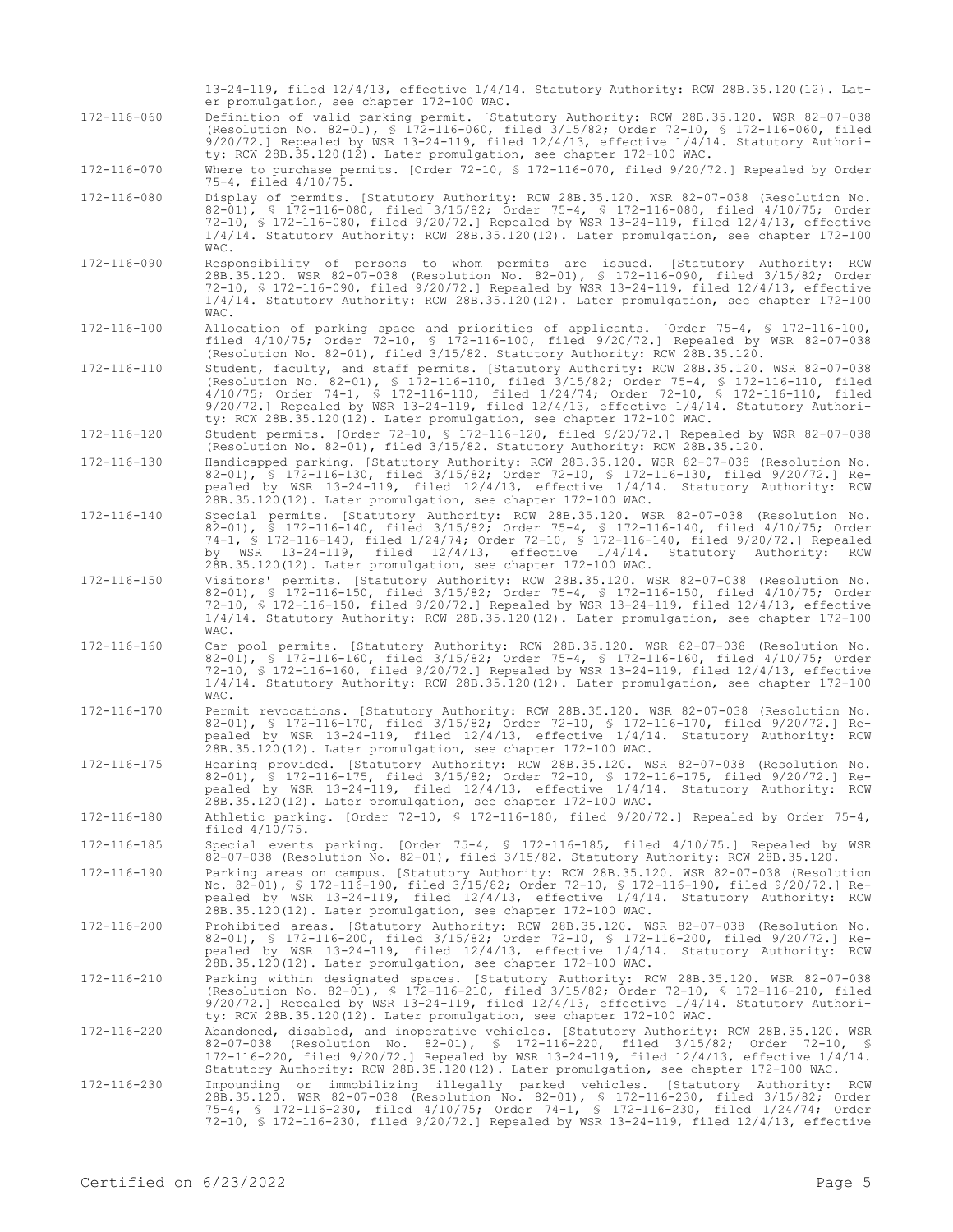| 172-116-240 | Liability of university. [Statutory Authority: RCW 28B.35.120. WSR 82-07-038 (Resolution<br>No. 82-01), § 172-116-240, filed 3/15/82; Order 72-10, § 172-116-240, filed 9/20/72.] Re-<br>pealed by WSR 13-24-119, filed 12/4/13, effective 1/4/14. Statutory Authority: RCW<br>28B.35.120(12). Later promulgation, see chapter 172-100 WAC.                                                                                               |
|-------------|-------------------------------------------------------------------------------------------------------------------------------------------------------------------------------------------------------------------------------------------------------------------------------------------------------------------------------------------------------------------------------------------------------------------------------------------|
| 172-116-250 | Parking violations. [Statutory Authority: RCW 28B.35.120. WSR 82-07-038 (Resolution No.<br>82-01), § 172-116-250, filed 3/15/82; Order 74-1, § 172-116-250, filed 1/24/74; Order<br>72-10, § 172-116-250, filed $9/20/72$ .] Repealed by WSR 13-24-119, filed 12/4/13, effective<br>1/4/14. Statutory Authority: RCW 28B.35.120(12). Later promulgation, see chapter 172-100<br>WAC.                                                      |
| 172-116-260 | Requlatory signs. [Statutory Authority: RCW 28B.35.120. WSR 82-07-038 (Resolution No.<br>82-01), § 172-116-260, filed 3/15/82; Order 72-10, § 172-116-260, filed 9/20/72.] Re-<br>pealed by WSR 13-24-119, filed 12/4/13, effective 1/4/14. Statutory Authority: RCW<br>28B.35.120(12). Later promulgation, see chapter 172-100 WAC.                                                                                                      |
| 172-116-270 | Rules and regulations available. [Statutory Authority: RCW 28B.35.120. WSR 82-07-038<br>(Resolution No. 82-01), § 172-116-270, filed 3/15/82; Order 75-4, § 172-116-270, filed<br>4/10/75; Order 72-10, § 172-116-270, filed 9/20/72.] Repealed by WSR 13-24-119, filed<br>12/4/13, effective 1/4/14. Statutory Authority: RCW 28B.35.120(12). Later promulgation,<br>see chapter 172-100 WAC.                                            |
| 172-116-280 | Special traffic and parking regulations and restrictions authorized. [Statutory Authori-<br>ty: RCW 28B.35.120. WSR 82-07-038 (Resolution No. 82-01), § 172-116-280, filed 3/15/82;<br>Order 75-4, § 172-116-280, filed 4/10/75; Order 72-10, § 172-116-280, filed 9/20/72.] Re-<br>pealed by WSR 13-24-119, filed 12/4/13, effective 1/4/14. Statutory Authority: RCW<br>28B.35.120(12). Later promulgation, see chapter 172-100 WAC.    |
| 172-116-290 | Effective hours of operation. [Order 72-10, § 172-116-290, filed 9/20/72.] Repealed by<br>WSR $13-24-119$ , filed $12/4/13$ , effective $1/4/14$ . Statutory Authority: RCW 28B.35.120(12).<br>Later promulgation, see chapter 172-100 WAC.                                                                                                                                                                                               |
| 172-116-300 | Fees. [Statutory Authority: RCW 28B.35.120. WSR 82-07-038 (Resolution No. 82-01), §<br>172-116-300, filed 3/15/82; Order 75-4, § 172-116-300, filed 4/10/75; Order 72-10, §<br>172-116-300, filed 9/20/72.] Repealed by WSR 13-24-119, filed 12/4/13, effective 1/4/14.<br>Statutory Authority: RCW 28B.35.120(12). Later promulgation, see chapter 172-100 WAC.                                                                          |
| 172-116-310 | Fines. [Statutory Authority: RCW 28B.35.120. WSR 82-07-038 (Resolution No. 82-01), §<br>172-116-310, filed 3/15/82; Order 75-4, § 172-116-310, filed 4/10/75; Order 74-1, §<br>172-116-310, filed 1/24/74; Order 72-10, § 172-116-310, filed 9/20/72.] Repealed by WSR<br>13-24-119, filed 12/4/13, effective 1/4/14. Statutory Authority: RCW 28B.35.120(12). Lat-<br>er promulgation, see chapter 172-100 WAC.                          |
| 172-116-315 | Citation appeal. [Statutory Authority: RCW 28B.35.120. WSR 82-07-038 (Resolution No.<br>82-01), § 172-116-315, filed 3/15/82; Order 75-4, § 172-116-315, filed 4/10/75.] Repealed<br>WSR 13-24-119, filed 12/4/13,<br>effective 1/4/14. Statutory Authority:<br>RCW<br>bv.<br>28B.35.120(12). Later promulgation, see chapter 172-100 WAC.                                                                                                |
| 172-116-320 | Nonpayment of fines. [Statutory Authority: RCW 28B.35.120. WSR 82-07-038 (Resolution No.<br>82-01), § 172-116-320, filed 3/15/82; Order 75-4, § 172-116-320, filed 4/10/75; Order<br>72-10, § 172-116-320, filed 9/20/72.] Repealed by WSR 13-24-119, filed 12/4/13, effective<br>$1/4/14$ . Statutory Authority: RCW 28B.35.120(12). Later promulgation, see chapter 172-100<br>WAC.                                                     |
| 172-116-330 | Disposition of fees and fines. [Statutory Authority: RCW 28B.35.120. WSR 82-07-038 (Reso-<br>lution No. 82-01), § 172-116-330, filed 3/15/82; Order 72-10, § 172-116-330, filed<br>$9/20/72$ .] Repealed by WSR 13-24-119, filed $12/4/13$ , effective $1/4/14$ . Statutory Authori-<br>ty: RCW 28B.35.120(12). Later promulgation, see chapter 172-100 WAC.                                                                              |
| 172-116-340 | Refunds. [Statutory Authority: RCW 28B.35.120. WSR 82-07-038 (Resolution No. 82-01), §<br>172-116-340, filed 3/15/82; Order 75-4, § 172-116-340, filed 4/10/75; Order 72-10, §<br>172-116-340, filed 9/20/72.] Repealed by WSR 13-24-119, filed 12/4/13, effective 1/4/14.<br>Statutory Authority: RCW 28B.35.120(12). Later promulgation, see chapter 172-100 WAC.                                                                       |
| 172-116-345 | Motorscooters-Bikes. [Statutory Authority: RCW 28B.35.120. WSR 82-07-038 (Resolution No.<br>82-01), § 172-116-345, filed 3/15/82.] Repealed by WSR 13-24-119, filed 12/4/13, effec-<br>tive 1/4/14. Statutory Authority: RCW 28B.35.120(12). Later promulgation, see chapter<br>172-100 WAC.                                                                                                                                              |
|             | Chapter 172-120<br>STUDENT CONDUCT CODE                                                                                                                                                                                                                                                                                                                                                                                                   |
| 172-120-010 | Introduction. [Statutory Authority: RCW 28B.35.120 and 43.21C.120. WSR 87-20-056 (Order<br>87-01), § 172-120-010, filed 10/2/87. Statutory Authority: RCW 28B.35.120. WSR 81-06-023<br>(Order 1-22-81), § 172-120-010, filed 2/25/81; Order 72-2, § 172-120-010, filed 5/12/72.]<br>Repealed by WSR 09-12-001, filed 5/20/09, effective 6/20/09. Statutory Authority: RCW<br>28B.35.120(12). Later promulgation, see chapter 172-121 WAC. |
| 172-120-015 | Definitions. [Statutory Authority: RCW 28B.35.120. WSR 97-06-095, \$ 172-120-015, filed<br>3/4/97, effective 4/4/97.] Repealed by WSR 09-12-001, filed 5/20/09, effective 6/20/09.<br>Statutory Authority: RCW 28B.35.120(12). Later promulgation, see chapter 172-121 WAC.                                                                                                                                                               |

1/4/14. Statutory Authority: RCW 28B.35.120(12). Later promulgation, see chapter 172-100

- 172-120-020 Interest of the university relevant to a student code. [Statutory Authority: RCW 28B.35.120. WSR 97-06-095, § 172-120-020, filed 3/4/97, effective 4/4/97; WSR 81-06-023<br>(Order 1-22-81), § 172-120-020, filed 2/25/81; Order 72-2, § 172-120-020, filed 5/12/72.]<br>Repealed by WSR 09-12-001, filed 5/20/09, ef 28B.35.120(12). Later promulgation, see chapter 172-121 WAC.
- 172-120-030 Relationship between civil and criminal laws and university disciplinary proceedings. [Statutory Authority: RCW 28B.35.120. WSR 97-06-095, § 172-120-030, filed 3/4/97, effective 4/4/97. Statutory Authority: RCW 28B.35.120 and 43.21C.120. WSR 87-20-056 (Order 87-01), § 172-120-030, filed 10/2/87; Order 72-2, § 172-120-030, filed 5/12/72.] Repealed by WSR 09-12-001, filed 5/20/09, effective 6/20/09. Statutory Authority: RCW 28B.35.120(12). Later promulgation, see chapter 172-121 WAC.

WAC.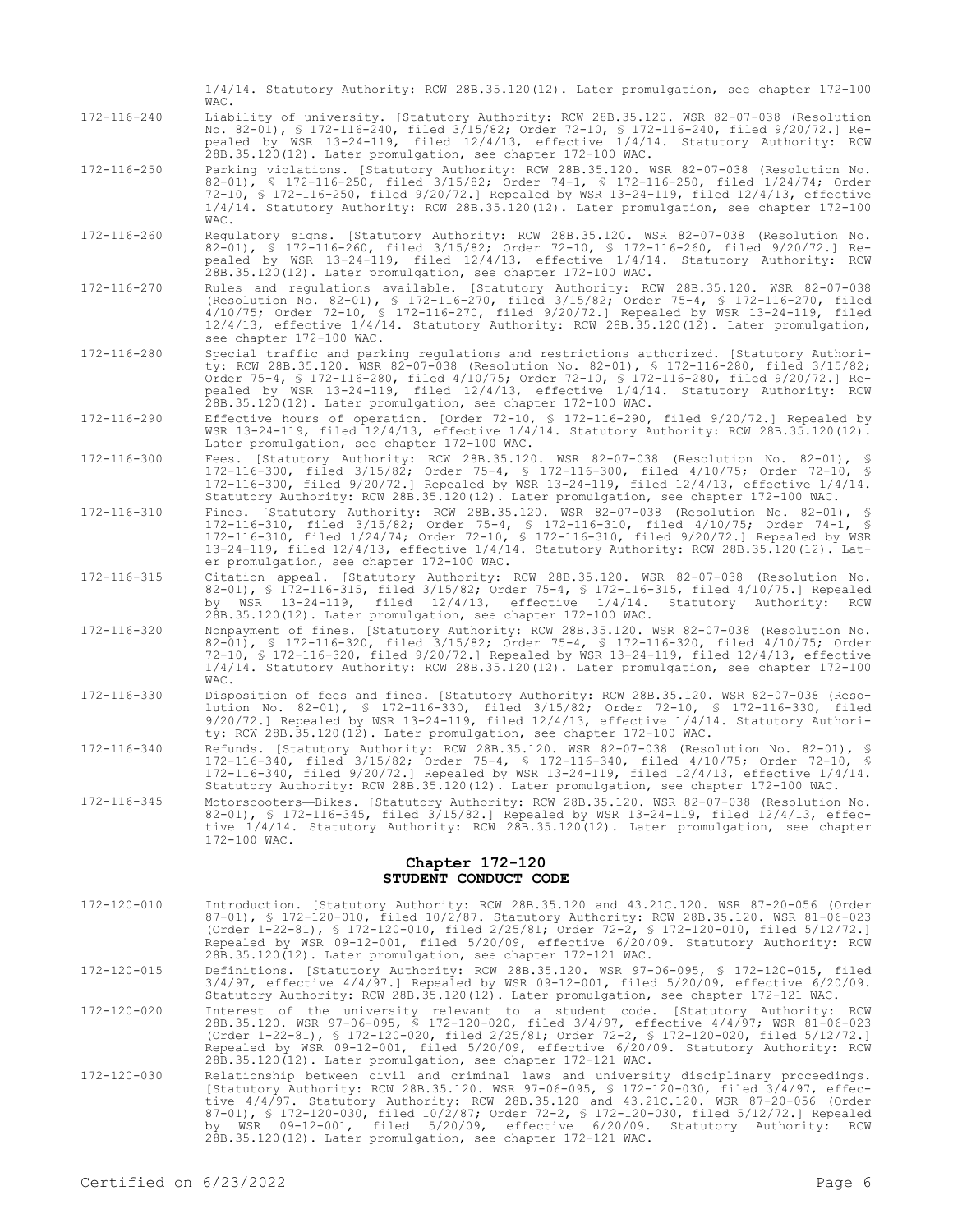- 172-120-040 Conduct code. [Statutory Authority: RCW 28B.35.120. WSR 97-06-095, § 172-120-040, filed 3/4/97, effective 4/4/97. Statutory Authority: RCW 28B.35.120 and 43.21C.120. WSR 87-20-056 (Order 87-01), § 172-120-040, filed 10/2/87. Statutory Authority: RCW 28B.35.120. WSR 81-06-023 (Order 1-22-81), § 172-120-040, filed 2/25/81; Order 72-2, § 172-120-040, filed 5/12/72.] Repealed by WSR 09-12-001, filed 5/20/09, effective 6/20/09. Statutory Authority: RCW 28B.35.120(12). Later promulgation, see chapter 172-121 WAC.
- 172-120-050 Sanctions. [Statutory Authority: RCW 28B.35.120. WSR 97-06-095, § 172-120-050, filed 3/4/97, effective 4/4/97. Statutory Authority: RCW 28B.35.120 and 43.21C.120. WSR 87-20-056 (Order 87-01), § 172-120-050, filed 10/2/87. Statutory Authority: RCW 28B.35.120. WSR 81-06-023 (Order 1-22-81), § 172-120-050, filed 2/25/81; Order 72-2, § 172-120-050, filed 5/12/72.] Repealed by WSR 09-12-001, filed 5/20/09, effective 6/20/09. Statutory Authority: RCW 28B.35.120(12). Later promulgation, see chapter 172-121 WAC.
- 172-120-060 Discipline functionaries. [Statutory Authority: RCW 28B.35.120. WSR 97-06-095, § 172-120-060, filed 3/4/97, effective 4/4/97. Statutory Authority: RCW 28B.35.120 and 43.21C.120. WSR 87-20-056 (Order 87-01), § 172-120-060, filed 10/2/87. Statutory Authority: RCW 28B.35.120. WSR 81-06-023 (Order 1-22-81), § 172-120-060, filed 2/25/81; Order 72-2, § 172-120-060, filed 5/12/72.] Repealed by WSR 09-12-001, filed 5/20/09, effective 6/20/09. Statutory Authority: RCW 28B.35.120(12). Later promulgation, see chapter 172-121 WAC.
- 172-120-070 Initiation of disciplinary procedures. [Statutory Authority: RCW 28B.35.120. WSR 97-06-095, § 172-120-070, filed 3/4/97, effective 4/4/97; WSR 81-06-023 (Order 1-22-81), § 172-120-070, filed 2/25/81; Order 76-9-1, § 172-120-070, filed 9/23/76; Order 72-2, § 172-120-070, filed 5/12/72.] Repealed by WSR 09-12-001, filed 5/20/09, effective 6/20/09. Statutory Authority: RCW 28B.35.120(12). Later promulgation, see chapter 172-121 WAC.
- 172-120-080 Authority of university disciplinary officer. [Statutory Authority: RCW 28B.35.120. WSR 97-06-095, § 172-120-080, filed 3/4/97, effective 4/4/97. Statutory Authority: RCW 28B.35.120 and 43.21C.120. WSR 87-20-056 (Order 87-01), § 172-120-080, filed 10/2/87. Statutory Authority: RCW 28B.35.120. WSR 81-06-023 (Order 1-22-81), § 172-120-080, filed 2/25/81; Order 72-2, § 172-120-080, filed 5/12/72.] Repealed by WSR 09-12-001, filed 5/20/09, effective 6/20/09. Statutory Authority: RCW 28B.35.120(12). Later promulgation, see chapter 172-121 WAC.
- 172-120-090 Consolidation of cases permissible. [Statutory Authority: RCW 28B.35.120. WSR 97-06-095, § 172-120-090, filed 3/4/97, effective 4/4/97. Statutory Authority: RCW 28B.35.120 and 43.21C.120. WSR 87-20-056 (Order 87-01), § 172-120-090, filed 10/2/87. Statutory Authority: RCW 28B.35.120. WSR 81-06-023 (Order 1-22-81), § 172-120-090, filed 2/25/81; Order 72-2, § 172-120-090, filed 5/12/72.] Repealed by WSR 09-12-001, filed 5/20/09, effective 6/20/09. Statutory Authority: RCW 28B.35.120(12). Later promulgation, see chapter 172-121 WAC.
- 172-120-100 Hearings procedure. [Statutory Authority: RCW 28B.35.120. WSR 97-06-095, § 172-120-100, filed 3/4/97, effective 4/4/97. Statutory Authority: RCW 28B.35.120 and 43.21C.120. WSR 87-20-056 (Order 87-01), § 172-120-100, filed 10/2/87. Statutory Authority: RCW 28B.35.120. WSR 81-06-023 (Order 1-22-81), § 172-120-100, filed 2/25/81; Order 72-2, § 172-120-100, filed 5/12/72.] Repealed by WSR 09-12-001, filed 5/20/09, effective 6/20/09. Statutory Authority: RCW 28B.35.120(12). Later promulgation, see chapter 172-121 WAC.
- 172-120-110 Deliberations and sanctions. [Statutory Authority: RCW 28B.35.120. WSR 97-06-095, § 172-120-110, filed 3/4/97, effective 4/4/97. Statutory Authority: RCW 28B.35.120 and 43.21C.120. WSR 87-20-056 (Order 87-01), § 172-120-110, filed 10/2/87. Statutory Authority: RCW 28B.35.120. WSR 81-06-023 (Order 1-22-81), § 172-120-110, filed 2/25/81; Order 72-2, § 172-120-110, filed 5/12/72.] Repealed by WSR 09-12-001, filed 5/20/09, effective 6/20/09. Statutory Authority: RCW 28B.35.120(12). Later promulgation, see chapter 172-121 WAC.
- 172-120-120 Appeals. [Statutory Authority: RCW 28B.35.120. WSR 97-06-095, § 172-120-120, filed 3/4/97, effective 4/4/97. Statutory Authority: RCW 28B.35.120 and 43.21C.120. WSR 87-20-056 (Order 87-01), § 172-120-120, filed 10/2/87. Statutory Authority: RCW 28B.35.120. WSR 81-06-023 (Order 1-22-81), § 172-120-120, filed 2/25/81; Order 72-2, § 172-120-120, filed 5/12/72.] Repealed by WSR 09-12-001, filed 5/20/09, effective 6/20/09. Statutory Authority: RCW 28B.35.120(12). Later promulgation, see chapter 172-121 WAC.
- 172-120-130 Interim suspension permitted. [Statutory Authority: RCW 28B.35.120. WSR 97-06-095, § 172-120-130, filed 3/4/97, effective 4/4/97. Statutory Authority: RCW 28B.35.120 and 43.21C.120. WSR 87-20-056 (Order 87-01), § 172-120-130, filed 10/2/87. Statutory Authority: RCW 28B.35.120. WSR 81-06-023 (Order 1-22-81), § 172-120-130, filed 2/25/81; Order 72-2, § 172-120-130, filed 5/12/72.] Repealed by WSR 09-12-001, filed 5/20/09, effective 6/20/09. Statutory Authority: RCW 28B.35.120(12). Later promulgation, see chapter 172-121 WAC.
- 172-120-140 Procedural rights of students. [Statutory Authority: RCW 28B.35.120. WSR 97-06-095, § 172-120-140, filed 3/4/97, effective 4/4/97. Statutory Authority: RCW 28B.35.120 and 43.21C.120. WSR 87-20-056 (Order 87-01), § 172-120-140, filed 10/2/87. Statutory Authority: RCW 28B.35.120. WSR 81-06-023 (Order 1-22-81), § 172-120-140, filed 2/25/81; Order 76-9-1, § 172-120-140, filed 9/23/76.] Repealed by WSR 09-12-001, filed 5/20/09, effective 6/20/09. Statutory Authority: RCW 28B.35.120(12). Later promulgation, see chapter 172-121 WAC.
- 172-120-150 Academic misconduct. [Statutory Authority: RCW 28B.35.120 and 43.21C.120. WSR 87-20-056 (Order 87-01), § 172-120-150, filed 10/2/87.] Repealed by WSR 97-06-095, filed 3/4/97, effective 4/4/97. Statutory Authority: RCW 28B.35.120.

### **Chapter 172-123 SCHOLARSHIPS**

172-123-010 Scholarships. [Statutory Authority: RCW 28B.35.120(12). WSR 92-02-052, § 172-123-010, filed 12/30/91, effective 1/30/92.] Repealed by WSR 21-12-038, filed 5/25/21, effective 6/25/21. Statutory Authority: RCW 28B.35.120(12).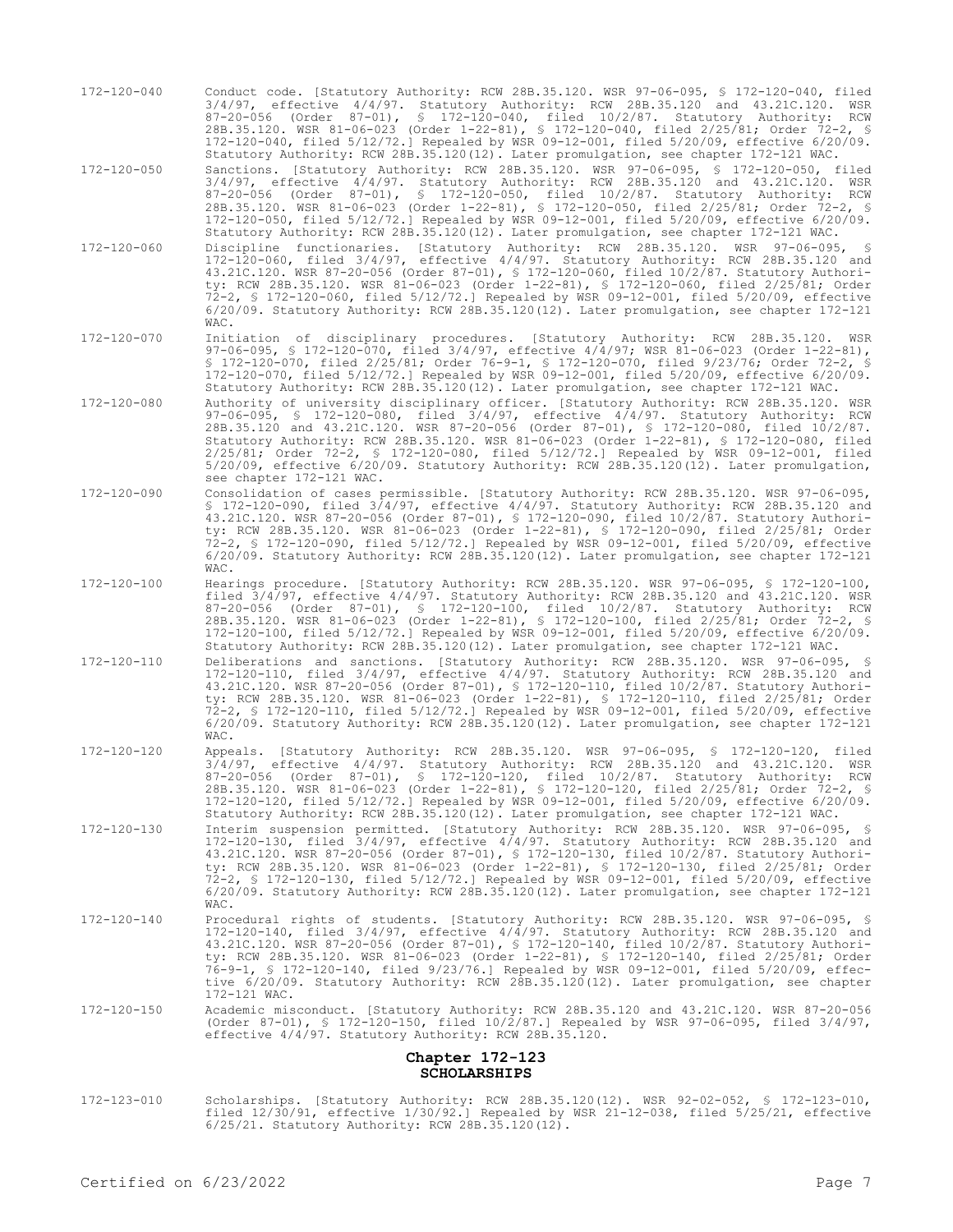**Chapter 172-124**

### **DISPOSITION OF OBLIGATIONS OWED TO UNIVERSITY BY STUDENTS**

- 172-124-010 Financial obligations of students. [Statutory Authority: RCW 28B.35.12(12) [28B.35.120(12)]. WSR 92-09-105, § 172-124-010, filed 4/20/92, effective 5/21/92; Order 72-11, § 172-124-010, filed 9/20/72.] Repealed by WSR 15-24-051, filed 11/23/15, effective 12/24/15. Statutory Authority: RCW 28B.35.120(12).
- 172-124-020 Appeal procedure. [Statutory Authority: RCW 28B.35.12(12) [28B.35.120(12)]. WSR 92-09-105, § 172-124-020, filed 4/20/92, effective 5/21/92; Order 72-11, § 172-124-020, filed 9/20/72.] Repealed by WSR 15-24-051, filed 11/23/15, effective 12/24/15. Statutory Authority: RCW 28B.35.120(12).
- 172-124-100 Smoking regulations. [Order 73-8, § 172-124-100, filed 3/20/73.] Repealed by WSR 92-09-105, filed 4/20/92, effective 5/21/92. Statutory Authority: RCW 28B.35.12(12)  $[28B.34.120(12)]$ .
- 172-124-200 Definition—Pets. [Order 73-11, § 172-124-200, filed 5/22/73.] Repealed by WSR 92-09-105, filed 4/20/92, effective 5/21/92. Statutory Authority: RCW 28B.35.12(12) [28B.34.120(12)].
- 172-124-210 Pet control. [Order 73-11, § 172-124-210, filed 5/22/73 and 6/13/73.] Repealed by WSR 92-09-105, filed 4/20/92, effective 5/21/92. Statutory Authority: RCW 28B.35.12(12) [28B.34.120(12)].
- 172-124-220 Penalties for violations of pet control regulations. [Order 73-11, § 172-124-220, filed 5/22/73.] Repealed by WSR 92-09-105, filed 4/20/92, effective 5/21/92. Statutory Authority: RCW 28B.35.12(12) [28B.34.120(12)].

# **Chapter 172-129 FACULTY APPEALS AND GRIEVANCE PROCEDURE**

- 172-129-010 Purpose. [Order 74-5, § 172-129-010, filed 2/21/74.] Repealed by WSR 83-24-041 (Resolution No. 83-01), filed 12/1/83. Statutory Authority: RCW 28B.35.120.
- 172-129-020 Jurisdiction. [Order 74-5, § 172-129-020, filed 2/21/74.] Repealed by WSR 83-24-041 (Resolution No. 83-01), filed 12/1/83. Statutory Authority: RCW 28B.35.120.
- 172-129-030 Definitions. [Order 74-5, § 172-129-030, filed 2/21/74.] Repealed by WSR 83-24-041 (Resolution No. 83-01), filed 12/1/83. Statutory Authority: RCW 28B.35.120.
- 172-129-031 References to bylaws. [Order 74-5, § 172-129-031, filed 2/21/74.] Repealed by WSR 83-24-041 (Resolution No. 83-01), filed 12/1/83. Statutory Authority: RCW 28B.35.120.
- 172-129-035 Informal hearings. [Order 74-5, § 172-129-035, filed 2/21/74.] Repealed by WSR 83-24-041 (Resolution No. 83-01), filed 12/1/83. Statutory Authority: RCW 28B.35.120.
- 172-129-036 Formal hearings. [Order 74-5, § 172-129-036, filed 2/21/74.] Repealed by WSR 83-24-041 (Resolution No. 83-01), filed 12/1/83. Statutory Authority: RCW 28B.35.120.
- 172-129-037 Statements and testimony confidential. [Order 74-5, § 172-129-037, filed 2/21/74.] Repealed by WSR 83-24-041 (Resolution No. 83-01), filed 12/1/83. Statutory Authority: RCW 28B.35.120.
- 172-129-040 Divergent procedures established regarding grievances and appeals. [Order 74-5, § 172-129-040, filed 2/21/74.] Repealed by WSR 83-24-041 (Resolution No. 83-01), filed 12/1/83. Statutory Authority: RCW 28B.35.120.
- 172-129-050 Use of normal administrative processes encouraged. [Order 74-5, § 172-129-050, filed 2/21/74.] Repealed by WSR 83-24-041 (Resolution No. 83-01), filed 12/1/83. Statutory Authority: RCW 28B.35.120.
- 172-129-060 Faculty appeals committee—Purpose and composition. [Order 74-5, § 172-129-060, filed 2/21/74.] Repealed by WSR 83-24-041 (Resolution No. 83-01), filed 12/1/83. Statutory Authority: RCW 28B.35.120.
- 172-129-070 Functions of the faculty appeals committee. [Order 74-5, § 172-129-070, filed 3/7/74; Order 74-5, § 172-129-070, filed 2/21/74.] Repealed by WSR 83-24-041 (Resolution No. 83-01), filed 12/1/83. Statutory Authority: RCW 28B.35.120.
- 172-129-080 Conflict of interest. [Order 74-5, § 172-129-080, filed 2/21/74.] Repealed by WSR 83-24-041 (Resolution No. 83-01), filed 12/1/83. Statutory Authority: RCW 28B.35.120.
- 172-129-090 General procedures for appeals and grievances. [Order 74-5, § 172-129-090, filed 2/21/74.] Repealed by WSR 83-24-041 (Resolution No. 83-01), filed 12/1/83. Statutory Authority: RCW 28B.35.120.
- 172-129-100 Grievance procedures. [Order 74-5, § 172-129-100, filed 2/21/74.] Repealed by WSR 83-24-041 (Resolution No. 83-01), filed 12/1/83. Statutory Authority: RCW 28B.35.120.
- 172-129-110 Appeals—Division into categories. [Order 74-5, § 172-129-110, filed 2/21/74.] Repealed by WSR 83-24-041 (Resolution No. 83-01), filed 12/1/83. Statutory Authority: RCW 28B.35.120.
- 172-129-120 Burden of proof in appeals. [Order 74-5, § 172-129-120, filed 2/21/74.] Repealed by WSR 83-24-041 (Resolution No. 83-01), filed 12/1/83. Statutory Authority: RCW 28B.35.120.
- 172-129-130 Hearing procedure for appeals. [Order 74-5, § 172-129-130, filed 2/21/74.] Repealed by WSR 83-24-041 (Resolution No. 83-01), filed 12/1/83. Statutory Authority: RCW 28B.35.120. 172-129-140 Procedure for appointment of hearing examiner. [Order 74-5, § 172-129-140, filed 2/21/74.] Repealed by WSR 83-24-041 (Resolution No. 83-01), filed 12/1/83. Statutory Authority: RCW 28B.35.120.
- 172-129-145 Scope of authority conferred upon hearing examiner. [Order 74-5, § 172-129-145, filed 2/21/74.] Repealed by WSR 83-24-041 (Resolution No. 83-01), filed 12/1/83. Statutory Authority: RCW 28B.35.120.
- 172-129-150 Costs of appeals and grievances. [Order 74-5, § 172-129-150, filed 2/21/74.] Repealed by WSR 83-24-041 (Resolution No. 83-01), filed 12/1/83. Statutory Authority: RCW 28B.35.120.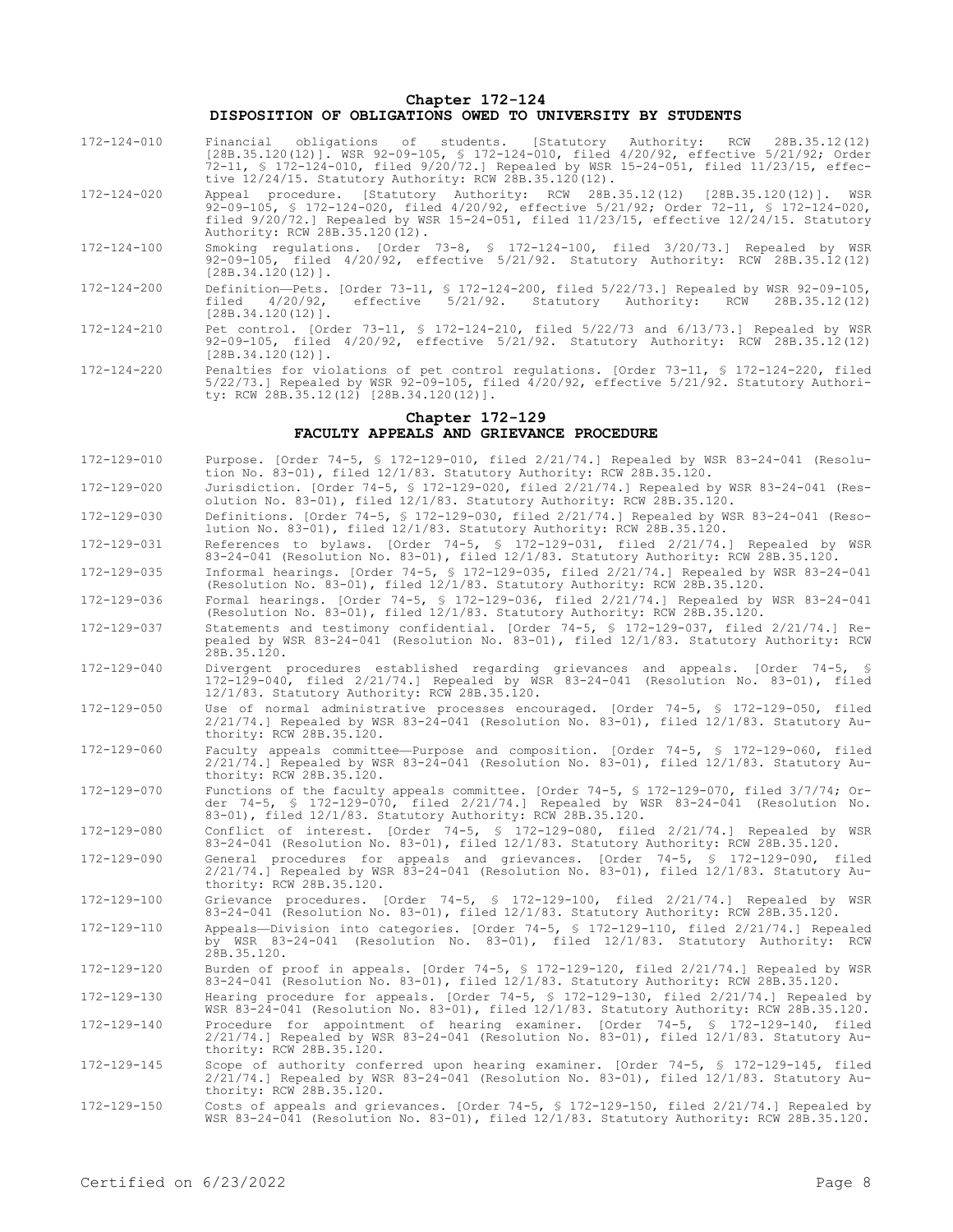172-129-160 Content of grievance and appeal forms. [Order 74-5, § 172-129-160, filed 2/21/74.] Repealed by WSR 83-24-041 (Resolution No. 83-01), filed 12/1/83. Statutory Authority: RCW 28B.35.120.

## **Chapter 172-136 UNIVERSITY FACILITIES**

| 172-136-010 | Introduction. [Statutory Authority: RCW 28B.35.120. WSR 92-21-048, § 172-136-010, filed<br>10/16/92, effective 11/16/92; Order 73-6, § 172-136-010, filed 3/20/73.] Repealed by WSR<br>12-08-018, filed 3/26/12, effective 4/26/12. Statutory Authority: RCW 28B.35.120(12).                                                                                          |
|-------------|-----------------------------------------------------------------------------------------------------------------------------------------------------------------------------------------------------------------------------------------------------------------------------------------------------------------------------------------------------------------------|
| 172-136-015 | Definitions. [Statutory Authority: RCW 28B.35.120. WSR 92-21-048, § 172-136-015, filed<br>10/16/92, effective 11/16/92.] Repealed by WSR 12-08-018, filed 3/26/12, effective<br>$4/26/12$ . Statutory Authority: RCW 28B.35.120(12).                                                                                                                                  |
| 172-136-020 | Employee organization defined. [Order 73-6, § 172-136-020, filed 3/20/73.] Repealed by<br>WSR $92-21-048$ , filed $10/16/92$ , effective $11/16/92$ . Statutory Authority: RCW 28B.35.120.                                                                                                                                                                            |
| 172-136-030 | Meeting rooms. [Statutory Authority: RCW 28B.35.120. WSR 92-21-048, § 172-136-030, filed<br>10/16/92, effective 11/16/92; Order 73-6, § 172-136-030, filed 3/20/73.] Repealed by WSR<br>12-08-018, filed 3/26/12, effective 4/26/12. Statutory Authority: RCW 28B.35.120(12).                                                                                         |
| 172-136-040 | Use of mail service by employee and student organizations. [Statutory Authority: RCW<br>28B.35.120. WSR 92-21-048, § 172-136-040, filed 10/16/92, effective 11/16/92; Order 73-6,<br>$$172-136-040$ , filed $4/6/73$ and Order 73-6, filed $3/20/73$ . Repealed by WSR 12-08-018,<br>filed $3/26/12$ , effective $4/26/12$ . Statutory Authority: RCW 28B.35.120(12). |
| 172-136-050 | Telephone usage. [Statutory Authority: RCW 28B.35.120. WSR 92-21-048, \$ 172-136-050,<br>filed $10/16/92$ , effective $11/16/92$ ; Order 73-6, § 172-136-050, filed 3/20/73.] Repealed<br>by WSR 12-08-018, filed 3/26/12, effective 4/26/12. Statutory Authority: RCW<br>$28B.35.120(12)$ .                                                                          |
| 172-136-060 | Use of duplicating and photocopying equipment. [Statutory Authority: RCW 28B.35.120. WSR<br>92-21-048, § 172-136-060, filed 10/16/92, effective 11/16/92; Order 73-6, § 172-136-060,<br>filed $3/20/73$ .] Repealed by WSR 12-08-018, filed $3/26/12$ , effective $4/26/12$ . Statutory<br>Authority: RCW 28B.35.120(12).                                             |
| 172-136-070 | Use of secretarial and other supporting staff services. [Statutory Authority: RCW<br>28B.35.120. WSR 92-21-048, § 172-136-070, filed 10/16/92, effective 11/16/92; Order 73-6,<br>$$172-136-070$ , filed $3/20/73$ . Repealed by WSR 12-08-018, filed $3/26/12$ , effective<br>$4/26/12$ . Statutory Authority: RCW 28B.35.120(12).                                   |
| 172-136-080 | Office equipment and supplies. [Statutory Authority: RCW 28B.35.120. WSR 92-21-048, §<br>172-136-080, filed 10/16/92, effective 11/16/92; Order 73-6, § 172-136-080, filed 4/6/73<br>and Order 73-6, filed $3/20/73$ .] Repealed by WSR 12-08-018, filed $3/26/12$ , effective<br>$4/26/12$ . Statutory Authority: RCW 28B.35.120(12).                                |
| 172-136-090 | Travel expense. [Statutory Authority: RCW 28B.35.120. WSR 92-21-048, § 172-136-090, filed<br>10/16/92, effective 11/16/92; Order 73-6, § 172-136-090, filed 3/20/73.] Repealed by WSR<br>12-08-018, filed 3/26/12, effective 4/26/12. Statutory Authority: RCW 28B.35.120(12).                                                                                        |
| 172-136-100 | Access to university records. [Statutory Authority: RCW 28B.35.120. WSR 92-21-048, §<br>172-136-100, filed 10/16/92, effective 11/16/92; Order 73-6, § 172-136-100, filed<br>$3/20/73$ .] Repealed by WSR 12-08-018, filed $3/26/12$ , effective $4/26/12$ . Statutory Authori-<br>ty: RCW 28B.35.120(12).                                                            |
| 172-136-110 | Conduct of employee organization business during scheduled working hours. [Statutory Au-<br>thority: RCW 28B.35.120. WSR 92-21-048, § 172-136-110, filed 10/16/92, effective<br>11/16/92; Order 73-6, § 172-136-110, filed 3/20/73.] Repealed by WSR 12-08-018, filed<br>$3/26/12$ , effective $4/26/12$ . Statutory Authority: RCW 28B.35.120(12).                   |
| 172-136-120 | Conflicts with contractual provisions. [Statutory Authority: RCW 28B.35.120. WSR<br>92-21-048, § 172-136-120, filed 10/16/92, effective 11/16/92; Order 73-6, § 172-136-120,<br>filed 3/20/73.] Repealed by WSR 12-08-018, filed 3/26/12, effective 4/26/12. Statutory<br>Authority: RCW 28B.35.120(12).                                                              |
| 172-136-500 | Tawanka Commons. [Order 73-4, § 172-136-500, filed 2/20/73.] Repealed by WSR 12-08-018,<br>filed $3/26/12$ , effective $4/26/12$ . Statutory Authority: RCW 28B.35.120(12).                                                                                                                                                                                           |
| 172-136-600 | Commercial activities. [Order 73-9, § 172-136-600, filed 3/20/73.] Repealed by WSR<br>92-21-048, filed 10/16/92, effective 11/16/92. Statutory Authority: RCW 28B.35.120.                                                                                                                                                                                             |
| 172-136-610 | Commercial activities defined. [Order 73-9, § 172-136-610, filed 3/20/73.] Repealed by<br>WSR 92-21-048, filed 10/16/92, effective 11/16/92. Statutory Authority: RCW 28B.35.120.                                                                                                                                                                                     |
| 172-136-620 | Penalties for violations of commercial activities regulations. [Order 73-9, §<br>172-136-620, filed 3/20/73.] Repealed by WSR 92-21-048, filed 10/16/92, effective<br>11/16/92. Statutory Authority: RCW 28B.35.120.                                                                                                                                                  |
|             | Chapter 172-138<br>EASTERN WASHINGTON STATE COLLEGE BOOKSTORE                                                                                                                                                                                                                                                                                                         |
|             |                                                                                                                                                                                                                                                                                                                                                                       |

- 172-138-010 Eastern Washington State College bookstore operating procedures. [Order 72-13, § 172-138-010, filed 9/20/72.] Repealed by WSR 87-16-041 (Order 87-01), filed 7/29/87. Statutory Authority: RCW 28B.35.120 and 43.21C.120.
- 172-138-020 Return and refund policy. [Order 72-13, § 172-138-020, filed 9/20/72.] Repealed by WSR 87-16-041 (Order 87-01), filed 7/29/87. Statutory Authority: RCW 28B.35.120 and 43.21C.120.
- 172-138-030 Personal credit. [Order 72-13, § 172-138-030, filed 9/20/72.] Repealed by WSR 87-16-041 (Order 87-01), filed 7/29/87. Statutory Authority: RCW 28B.35.120 and 43.21C.120.
- 172-138-040 Eastern Washington State College bookstore pricing policies. [Order 72-13, § 172-138-040, filed 9/20/72.] Repealed by WSR 87-16-041 (Order 87-01), filed 7/29/87. Statutory Authority: RCW 28B.35.120 and 43.21C.120.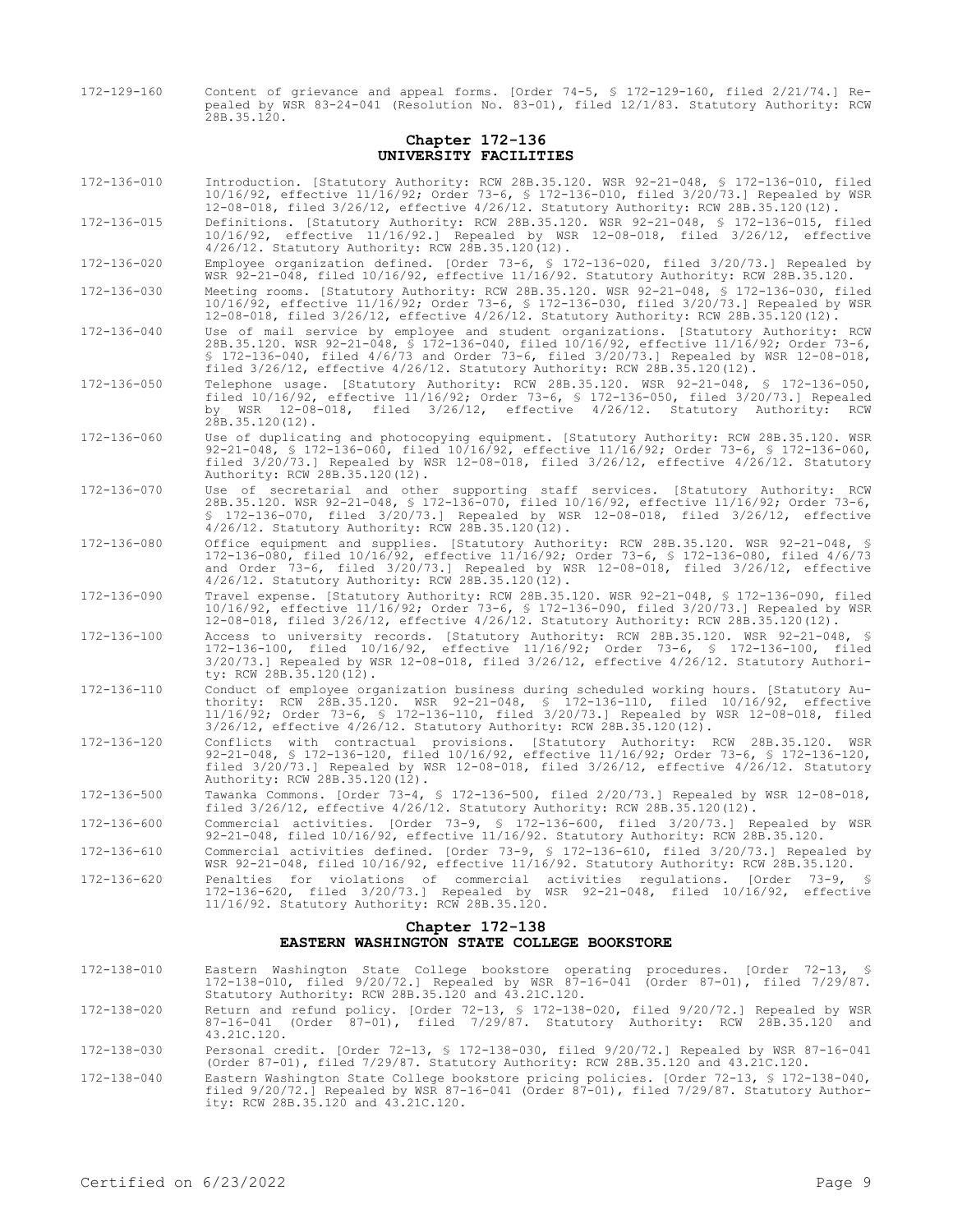### **Chapter 172-140 PLACEMENT SERVICE FACILITIES**

- 172-140-010 Placement service facilities. [Order 72-14, § 172-140-010, filed 9/20/72.] Repealed by WSR 87-16-041 (Order 87-01), filed 7/29/87. Statutory Authority: RCW 28B.35.120 and 43.21C.120.
- 172-140-015 Definitions. [Order 75-2, § 172-140-015, filed 3/3/75.] Repealed by WSR 87-16-041 (Order 87-01), filed 7/29/87. Statutory Authority: RCW 28B.35.120 and 43.21C.120.
- 172-140-020 Eligibility for placement services. [Order 72-14, § 172-140-020, filed 9/20/72.] Repealed by WSR 87-16-041 (Order 87-01), filed 7/29/87. Statutory Authority: RCW 28B.35.120 and 43.21C.120.
- 172-140-030 Establishing a placement file. [Order 72-14, § 172-140-030, filed 9/20/72.] Repealed by WSR 87-16-041 (Order 87-01), filed 7/29/87. Statutory Authority: RCW 28B.35.120 and 43.21C.120.
- 172-140-040 Use of placement files. [Order 75-2, § 172-140-040, filed 3/3/75; Order 72-14, § 172-140-040, filed 9/20/72.] Repealed by WSR 87-16-041 (Order 87-01), filed 7/29/87. Statutory Authority: RCW 28B.35.120 and 43.21C.120.
- 172-140-050 Eligibility for recruitment at the placement office. [Order 72-14, § 172-140-050, filed 9/20/72.] Repealed by WSR 87-16-041 (Order 87-01), filed 7/29/87. Statutory Authority: RCW 28B.35.120 and 43.21C.120.
- 172-140-060 Fees charged for use of placement office services. [Order 72-14, § 172-140-060, filed 9/20/72.] Repealed by WSR 87-16-041 (Order 87-01), filed 7/29/87. Statutory Authority: RCW 28B.35.120 and 43.21C.120.

#### **Chapter 172-148**

## **EQUAL OPPORTUNITY POLICY AND AFFIRMATIVE ACTION PROGRAM**

- 172-148-010 General policy. [Order 72-4, § 172-148-010, filed 5/22/72.] Repealed by WSR 84-13-053 (Order 84-01), filed 6/19/84. Statutory Authority: RCW 28B.35.120 and 43.21C.120. Later promulgation, see chapter 172-150 WAC.
- 172-148-020 Legal bases. [Order 72-4, § 172-148-020, filed 5/22/72.] Repealed by WSR 84-13-053 (Order 84-01), filed 6/19/84. Statutory Authority: RCW 28B.35.120 and 43.21C.120.
- 172-148-030 Affirmative action council. [Order 72-4, § 172-148-030, filed 5/22/72.] Repealed by WSR 84-13-053 (Order 84-01), filed 6/19/84. Statutory Authority: RCW 28B.35.120 and 43.21C.120.
- 172-148-040 Written objectives of affirmative action plan. [Order 72-4, § 172-148-040, filed 5/22/72.] Repealed by WSR 84-13-053 (Order 84-01), filed 6/19/84. Statutory Authority: RCW 28B.35.120 and 43.21C.120.
- 172-148-050 Establishment of minority hiring objectives. [Order 72-4, § 172-148-050, filed 5/22/72.] Repealed by WSR 84-13-053 (Order 84-01), filed 6/19/84. Statutory Authority: RCW 28B.35.120 and 43.21C.120.
- 172-148-060 Targets for hiring of female employees. [Order 72-4, § 172-148-060, filed 5/22/72.] Repealed by WSR 84-13-053 (Order 84-01), filed 6/19/84. Statutory Authority: RCW 28B.35.120 and 43.21C.120.
- 172-148-070 Promotional opportunities. [Order 72-4, § 172-148-070, filed 5/22/72.] Repealed by WSR 84-13-053 (Order 84-01), filed 6/19/84. Statutory Authority: RCW 28B.35.120 and 43.21C.120.
- 172-148-080 Target for recruitment of students. [Order 72-4, § 172-148-080, filed 5/22/72.] Repealed by WSR 84-13-053 (Order 84-01), filed 6/19/84. Statutory Authority: RCW 28B.35.120 and 43.21C.120.
- 172-148-090 Notice to higher education personnel board. [Order 72-4, § 172-148-090, filed 5/22/72.] Repealed by WSR 84-13-053 (Order 84-01), filed 6/19/84. Statutory Authority: RCW 28B.35.120 and 43.21C.120.
- 172-148-100 Job structuring and classification plan—Classified employees. [Order 72-4, § 172-148-100, filed 5/22/72.] Repealed by WSR 84-13-053 (Order 84-01), filed 6/19/84. Statutory Authority: RCW 28B.35.120 and 43.21C.120.
- 172-148-110 Job structuring and classification plan—Faculty and exempt personnel. [Order 72-4, § 172-148-110, filed 5/22/72.] Repealed by WSR 84-13-053 (Order 84-01), filed 6/19/84. Statutory Authority: RCW 28B.35.120 and 43.21C.120.
- 172-148-120 Recruitment. [Order 72-4, § 172-148-120, filed 5/22/72.] Repealed by WSR 84-13-053 (Order 84-01), filed 6/19/84. Statutory Authority: RCW 28B.35.120 and 43.21C.120.
- 172-148-130 Selection. [Order 72-4, § 172-148-130, filed 5/22/72.] Repealed by WSR 84-13-053 (Order 84-01), filed 6/19/84. Statutory Authority: RCW 28B.35.120 and 43.21C.120.
- 172-148-140 Appointment, placement and indoctrination. [Order 72-4, § 172-148-140, filed 5/22/72.] Repealed by WSR 84-13-053 (Order 84-01), filed 6/19/84. Statutory Authority: RCW 28B.35.120 and 43.21C.120.
- 172-148-150 Training and education—Minority employees. [Order 72-4, § 172-148-150, filed 5/22/72.] Repealed by WSR 84-13-053 (Order 84-01), filed 6/19/84. Statutory Authority: RCW 28B.35.120 and 43.21C.120.
- 172-148-160 Grievance procedure. [Order 72-4, § 172-148-160, filed 5/22/72.] Repealed by WSR  $(0$ rder 84-01), filed  $6/19/84$ . Statutory Authority: RCW 28B.35.120 and 43.21C.120.
- 172-148-170 Referrals of complaints. [Order 72-4, § 172-148-170, filed 5/22/72.] Repealed by WSR 84-13-053 (Order 84-01), filed 6/19/84. Statutory Authority: RCW 28B.35.120 and 43.21C.120.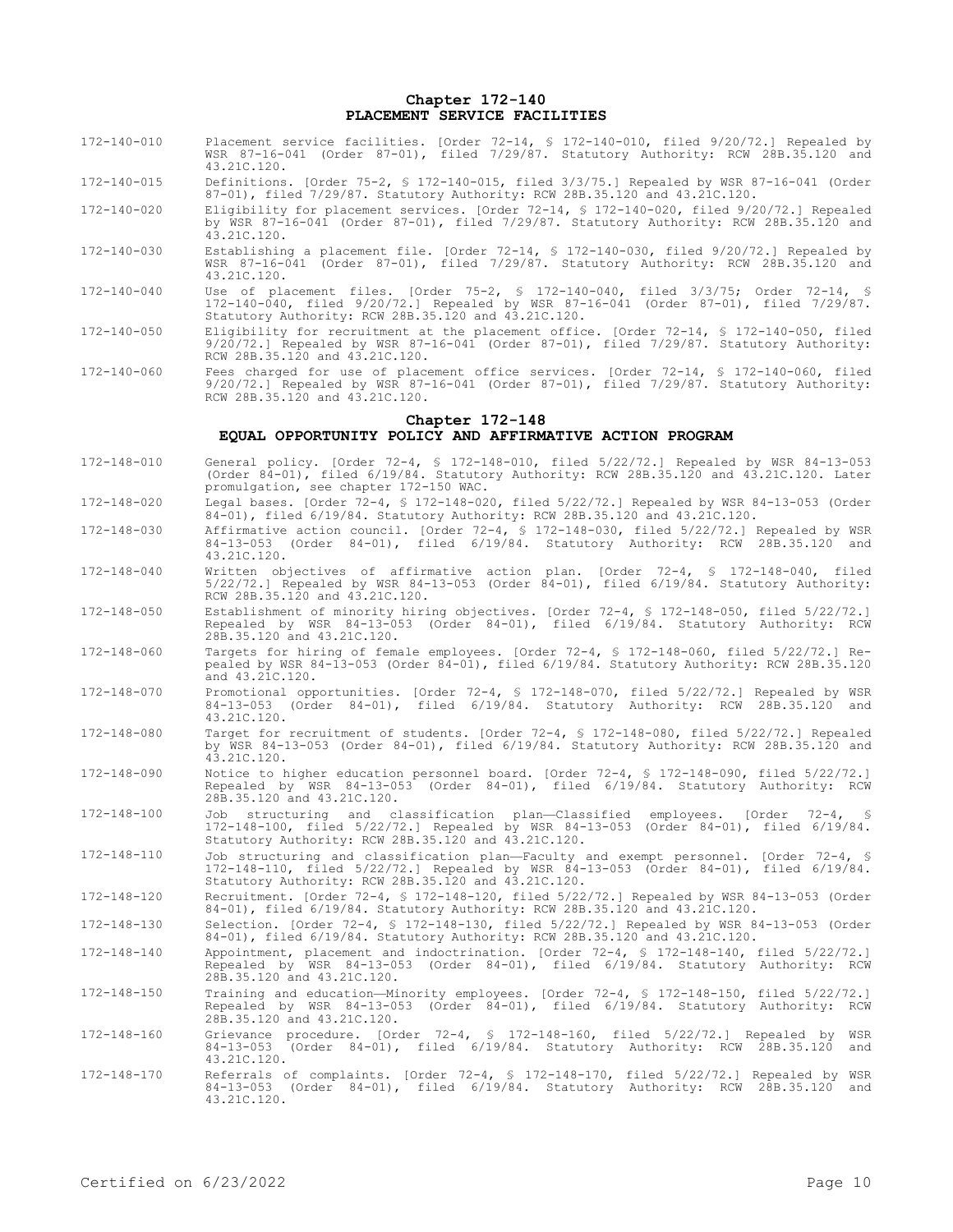- 172-148-180 Contract compliance review—Classified personnel staff. [Order 72-4, § 172-148-180, filed 5/22/72.] Repealed by WSR 84-13-053 (Order 84-01), filed 6/19/84. Statutory Authority: RCW 28B.35.120 and 43.21C.120.
- 172-148-190 Records and reports. [Order 72-4, § 172-148-190, filed 5/22/72.] Repealed by WSR 84-13-053 (Order 84-01), filed 6/19/84. Statutory Authority: RCW 28B.35.120 and 43.21C.120.
- 172-148-200 Affirmative action responsibilities—President of the college. [Order 72-4, § 172-148-200, filed 5/22/72.] Repealed by WSR 84-13-053 (Order 84-01), filed 6/19/84. Statutory Authority: RCW 28B.35.120 and 43.21C.120.
- 172-148-210 Employing official responsibilities. [Order 72-4, § 172-148-210, filed 5/22/72.] Repealed by WSR 84-13-053 (Order 84-01), filed 6/19/84. Statutory Authority: RCW 28B.35.120 and 43.21C.120.
- 172-148-220 Contract compliance review official. [Order 72-4, § 172-148-220, filed 5/22/72.] Repealed by WSR 84-13-053 (Order 84-01), filed 6/19/84. Statutory Authority: RCW 28B.35.120 and 43.21C.120.
- 172-148-230 Equal employment opportunity administrators. [Order 72-4, § 172-148-230, filed 5/22/72.] Repealed by WSR 84-13-053 (Order 84-01), filed 6/19/84. Statutory Authority: RCW 28B.35.120 and 43.21C.120.
- 172-148-240 Communication of policy. [Order 72-4, § 172-148-240, filed 5/22/72.] Repealed by WSR 84-13-053 (Order 84-01), filed 6/19/84. Statutory Authority: RCW 28B.35.120 and 43.21C.120.
- 172-148-990 Form—Equal employment opportunity report—Classified employees. [Order 72-4, Form—Attachment A (codified as WAC 172-148-990), filed 5/22/72.] Repealed by WSR 84-13-053 (Order 84-01), filed 6/19/84. Statutory Authority: RCW 28B.35.120 and 43.21C.120.

## **Chapter 172-149 DISCRIMINATION GRIEVANCE PROCEDURE**

- 172-149-010 Purpose. [Order 76-9-2, § 172-149-010, filed 9/23/76.] Repealed by WSR 93-01-073, filed 12/14/92, effective 12/31/92. Statutory Authority: RCW 28B.35.120(12).
- 172-149-020 Jurisdiction. [Order 76-9-2, § 172-149-020, filed 9/23/76.] Repealed by WSR 93-01-073, filed 12/14/92, effective 12/31/92. Statutory Authority: RCW 28B.35.120(12).
- 172-149-030 Definitions. [Order 76-9-2, § 172-149-030, filed 9/23/76.] Repealed by WSR 93-01-073, filed 12/14/92, effective 12/31/92. Statutory Authority: RCW 28B.35.120(12).
- 172-149-040 Statement and testimony confidential. [Order 76-9-2, § 172-149-040, filed 9/23/76.] Repealed by WSR 93-01-073, filed 12/14/92, effective 12/31/92. Statutory Authority: RCW 28B.35.120(12).
- 172-149-050 Use of informal administrative processes encouraged. [Order 76-9-2, § 172-149-050, filed 9/23/76.] Repealed by WSR 93-01-073, filed 12/14/92, effective 12/31/92. Statutory Authority: RCW 28B.35.120(12).
- 172-149-060 Informal procedures. [Order 76-9-2, § 172-149-060, filed 9/23/76.] Repealed by WSR 93-01-073, filed 12/14/92, effective 12/31/92. Statutory Authority: RCW 28B.35.120(12).
- 172-149-070 Appointment of hearing officer and alternate. [Order 76-9-2, § 172-149-070, filed 9/23/76.] Repealed by WSR 93-01-073, filed 12/14/92, effective 12/31/92. Statutory Authority: RCW 28B.35.120(12).
- 172-149-080 General procedures for grievance review. [Order 76-9-2, § 172-149-080, filed 9/23/76.] Repealed by WSR 93-01-073, filed 12/14/92, effective 12/31/92. Statutory Authority: RCW 28B.35.120(12).
- 172-149-090 Presidential review. [Order 76-9-2, § 172-149-090, filed 9/23/76.] Repealed by WSR 93-01-073, filed 12/14/92, effective 12/31/92. Statutory Authority: RCW 28B.35.120(12).
- 172-149-100 Burden of proof in grievances. [Order 76-9-2, § 172-149-100, filed 9/23/76.] Repealed by WSR 93-01-073, filed 12/14/92, effective 12/31/92. Statutory Authority: RCW 28B.35.120(12).
- 172-149-110 Costs of grievance review procedure. [Order 76-9-2, § 172-149-110, filed 9/23/76.] Repealed by WSR 93-01-073, filed 12/14/92, effective 12/31/92. Statutory Authority: RCW 28B.35.120(12).

#### **Chapter 172-150**

## **EQUAL OPPORTUNITY POLICY AND AFFIRMATIVE ACTION PROGRAM**

- 172-150-010 General policy. [Statutory Authority: RCW 28B.35.120 and 43.21C.120. WSR 84-13-053 (Order 84-01), § 172-150-010, filed 6/19/84; Order 75-6, § 172-150-010, filed 6/16/75.] Repealed by WSR 87-16-041 (Order 87-01), filed 7/29/87. Statutory Authority: RCW 28B.35.120 and 43.21C.120.
- 172-150-020 Legal bases. [Statutory Authority: RCW 28B.35.120 and 43.21C.120. WSR 84-13-053 (Order 84-01), § 172-150-020, filed 6/19/84; Order 75-6, § 172-150-020, filed 6/16/75.] Repealed by WSR 87-16-041 (Order 87-01), filed 7/29/87. Statutory Authority: RCW 28B.35.120 and 43.21C.120.
- 172-150-030 Definitions. [Order 75-6, § 172-150-030, filed 6/16/75.] Repealed by WSR 87-16-041 (Order 87-01), filed 7/29/87. Statutory Authority: RCW 28B.35.120 and 43.21C.120.
- 172-150-035 Affirmative action for faculty—Objectives. [Statutory Authority: RCW 28B.35.120 and 43.21C.120. WSR 84-13-053 (Order 84-01), § 172-150-035, filed 6/19/84; Order 75-6, § 172-150-035, filed 6/16/75.] Repealed by WSR 87-16-041 (Order 87-01), filed 7/29/87. Statutory Authority: RCW 28B.35.120 and 43.21C.120.
- 172-150-040 Affirmative action for faculty—Course of action. [Statutory Authority: RCW 28B.35.120 and 43.21C.120. WSR 84-13-053 (Order 84-01), § 172-150-040, filed 6/19/84; Order 75-6, § 172-150-040, filed 6/16/75.] Repealed by WSR 87-16-041 (Order 87-01), filed 7/29/87. Statutory Authority: RCW 28B.35.120 and 43.21C.120.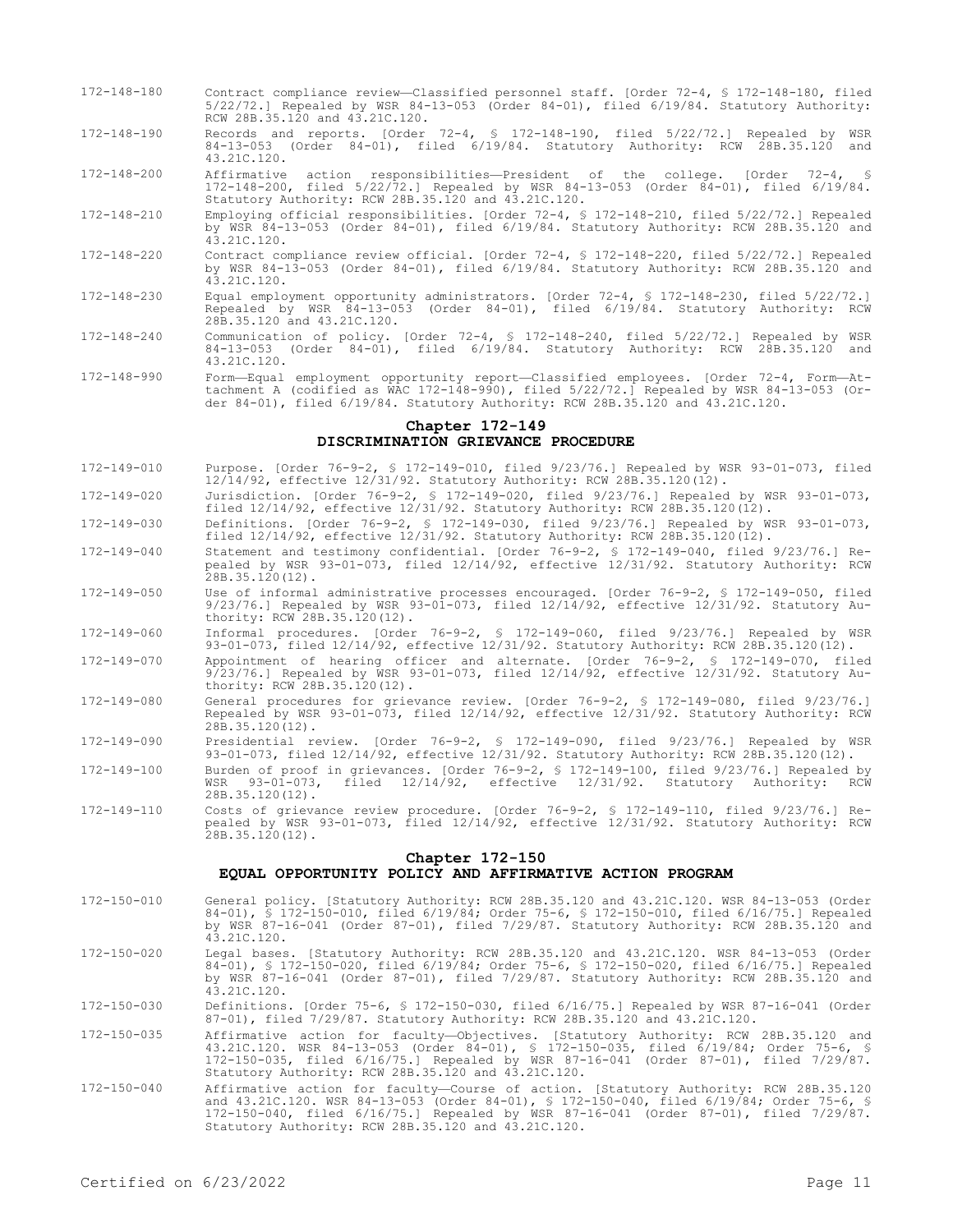- 172-150-050 Affirmative action for faculty—Implementing course of action. [Statutory Authority: RCW 28B.35.120 and 43.21C.120. WSR 84-13-053 (Order 84-01), § 172-150-050, filed 6/19/84; Order 75-6, § 172-150-050, filed 6/16/75.] Repealed by WSR 87-16-041 (Order 87-01), filed 7/29/87. Statutory Authority: RCW 28B.35.120 and 43.21C.120.
- 172-150-060 Affirmative action for nonacademic staff—Exempted administration—Classified staff—Objectives. [Statutory Authority: RCW 28B.35.120 and 43.21C.120. WSR 84-13-053 (Order 84-01), § 172-150-060, filed 6/19/84; Order 75-6, § 172-150-060, filed 6/16/75.] Repealed by WSR 87-16-041 (Order 87-01), filed 7/29/87. Statutory Authority: RCW 28B.35.120 and 43.21C.120.
- 172-150-070 Affirmative action for nonacademic staff—Exempted administration—Classified staff— Course of action. [Statutory Authority: RCW 28B.35.120 and 43.21C.120. WSR 84-13-053 (Order 84-01), § 172-150-070, filed 6/19/84; Order 75-6, § 172-150-070, filed 6/16/75.] Repealed by WSR 87-16-041 (Order 87-01), filed 7/29/87. Statutory Authority: RCW 28B.35.120 and  $43.21c.120$ .
- 172-150-080 Affirmative action for nonacademic staff—Exempt administration—Classified personnel—Implementing course of action. [Statutory Authority: RCW 28B.35.120 and 43.21C.120. WSR 84-13-053 (Order 84-01), § 172-150-080, filed 6/19/84; Order 75-6, § 172-150-080, filed 6/16/75.] Repealed by WSR 87-16-041 (Order 87-01), filed 7/29/87. Statutory Authority: RCW 28B.35.120 and 43.21C.120.
- 172-150-090 Affirmative action for educational opportunity—Purpose. [Statutory Authority: RCW 28B.35.120 and 43.21C.120. WSR 84-13-053 (Order 84-01), § 172-150-090, filed 6/19/84; Order 75-6, § 172-150-090, filed 6/16/75.] Repealed by WSR 87-16-041 (Order 87-01), filed 7/29/87. Statutory Authority: RCW 28B.35.120 and 43.21C.120.
- 172-150-100 Affirmative action for educational opportunity—Objectives. [Statutory Authority: RCW 28B.35.120 and 43.21C.120. WSR 84-13-053 (Order 84-01), § 172-150-100, filed 6/19/84; Order 75-6, § 172-150-100, filed 6/16/75.] Repealed by WSR 87-16-041 (Order 87-01), filed 7/29/87. Statutory Authority: RCW 28B.35.120 and 43.21C.120.
- 172-150-110 Affirmative action for educational opportunity—Course of action. [Statutory Authority: RCW 28B.35.120 and 43.21C.120. WSR 84-13-053 (Order 84-01), § 172-150-110, filed 6/19/84; Order 75-6, § 172-150-110, filed 6/16/75.] Repealed by WSR 87-16-041 (Order 87-01), filed 7/29/87. Statutory Authority: RCW 28B.35.120 and 43.21C.120.
- 172-150-120 Affirmative action for educational opportunity—Implementing course of action. [Statutory Authority: RCW 28B.35.120 and 43.21C.120. WSR 84-13-053 (Order 84-01), § 172-150-120, filed 6/19/84; Order 75-6, § 172-150-120, filed 6/16/75.] Repealed by WSR 87-16-041 (Order 87-01), filed 7/29/87. Statutory Authority: RCW 28B.35.120 and 43.21C.120.
- 172-150-130 Affirmative action in construction and procurement—Objectives and course of action. [Statutory Authority: RCW 28B.35.120 and 43.21C.120. WSR 84-13-053 (Order 84-01), § 172-150-130, filed 6/19/84; Order 75-6, § 172-150-130, filed 6/16/75.] Repealed by WSR 87-16-041 (Order 87-01), filed 7/29/87. Statutory Authority: RCW 28B.35.120 and 43.21C.120.
- 172-150-140 Affirmative action in construction and procurement—Implementing action. [Statutory Authority: RCW 28B.35.120 and 43.21C.120. WSR 84-13-053 (Order 84-01), § 172-150-140, filed 6/19/84; Order 75-6, § 172-150-140, filed 6/16/75.] Repealed by WSR 87-16-041 (Order 87-01), filed 7/29/87. Statutory Authority: RCW 28B.35.120 and 43.21C.120.
- 172-150-145 Reductions in force. [Statutory Authority: RCW 28B.35.120 and 43.21C.120. WSR 84-13-053 (Order 84-01), § 172-150-145, filed 6/19/84; Order 75-6, § 172-150-145, filed 6/16/75.] Repealed by WSR 87-16-041 (Order 87-01), filed 7/29/87. Statutory Authority: RCW 28B.35.120 and 43.21C.120.
- 172-150-150 Grievance procedure. [Statutory Authority: RCW 28B.35.120 and 43.21C.120. WSR 84-13-053 (Order 84-01), § 172-150-150, filed 6/19/84; Order 75-6, § 172-150-150, filed 6/16/75.] Repealed by WSR 87-16-041 (Order 87-01), filed 7/29/87. Statutory Authority: RCW 28B.35.120 and 43.21C.120.
- 172-150-160 Referrals of complaints. [Statutory Authority: RCW 28B.35.120 and 43.21C.120. WSR 84-13-053 (Order 84-01), § 172-150-160, filed 6/19/84; Order 75-6, § 172-150-160, filed 6/16/75.] Repealed by WSR 87-16-041 (Order 87-01), filed 7/29/87. Statutory Authority: RCW 28B.35.120 and 43.21C.120.
- 172-150-170 Maternity leave policy. [Statutory Authority: RCW 28B.35.120 and 43.21C.120. WSR 84-13-053 (Order 84-01), § 172-150-170, filed 6/19/84; Order 75-6, § 172-150-170, filed 6/16/75.] Repealed by WSR 87-16-041 (Order 87-01), filed 7/29/87. Statutory Authority: RCW 28B.35.120 and 43.21C.120.
- 172-150-180 Dissemination of policy. [Statutory Authority: RCW 28B.35.120 and 43.21C.120. WSR 84-13-053 (Order 84-01), § 172-150-180, filed 6/19/84; Order 75-6, § 172-150-180, filed 6/16/75.] Repealed by WSR 87-16-041 (Order 87-01), filed 7/29/87. Statutory Authority: RCW 28B.35.120 and 43.21C.120.
- 172-150-190 Corrective employment status. [Statutory Authority: RCW 28B.35.120 and 43.21C.120. WSR 84-13-053 (Order 84-01), § 172-150-190, filed 6/19/84; Order 75-6, § 172-150-190, filed 6/16/75.] Repealed by WSR 87-16-041 (Order 87-01), filed 7/29/87. Statutory Authority: RCW 28B.35.120 and 43.21C.120.

### **Chapter 172-156 STATE COLLEGE RESIDENCE HOUSING**

- 172-156-010 Introduction. [Order 72-16, § 172-156-010, filed 9/20/72.] Repealed by WSR 83-23-100 (Or-der 83-02), filed 11/23/83. Statutory Authority: RCW 28B.35.120 and 43.21C.120.
- 172-156-020 Applicability of housing rules and regulations. [Order 72-16, § 172-156-020, filed 9/20/72.] Repealed by WSR 83-23-100 (Order 83-02), filed 11/23/83. Statutory Authority: RCW 28B.35.120 and 43.21C.120.
- 172-156-030 Financial obligations of students residing in Eastern Washington State College residence halls. [Order 72-16, § 172-156-030, filed 9/20/72.] Repealed by WSR 83-23-100 (Order 83-02), filed 11/23/83. Statutory Authority: RCW 28B.35.120 and 43.21C.120.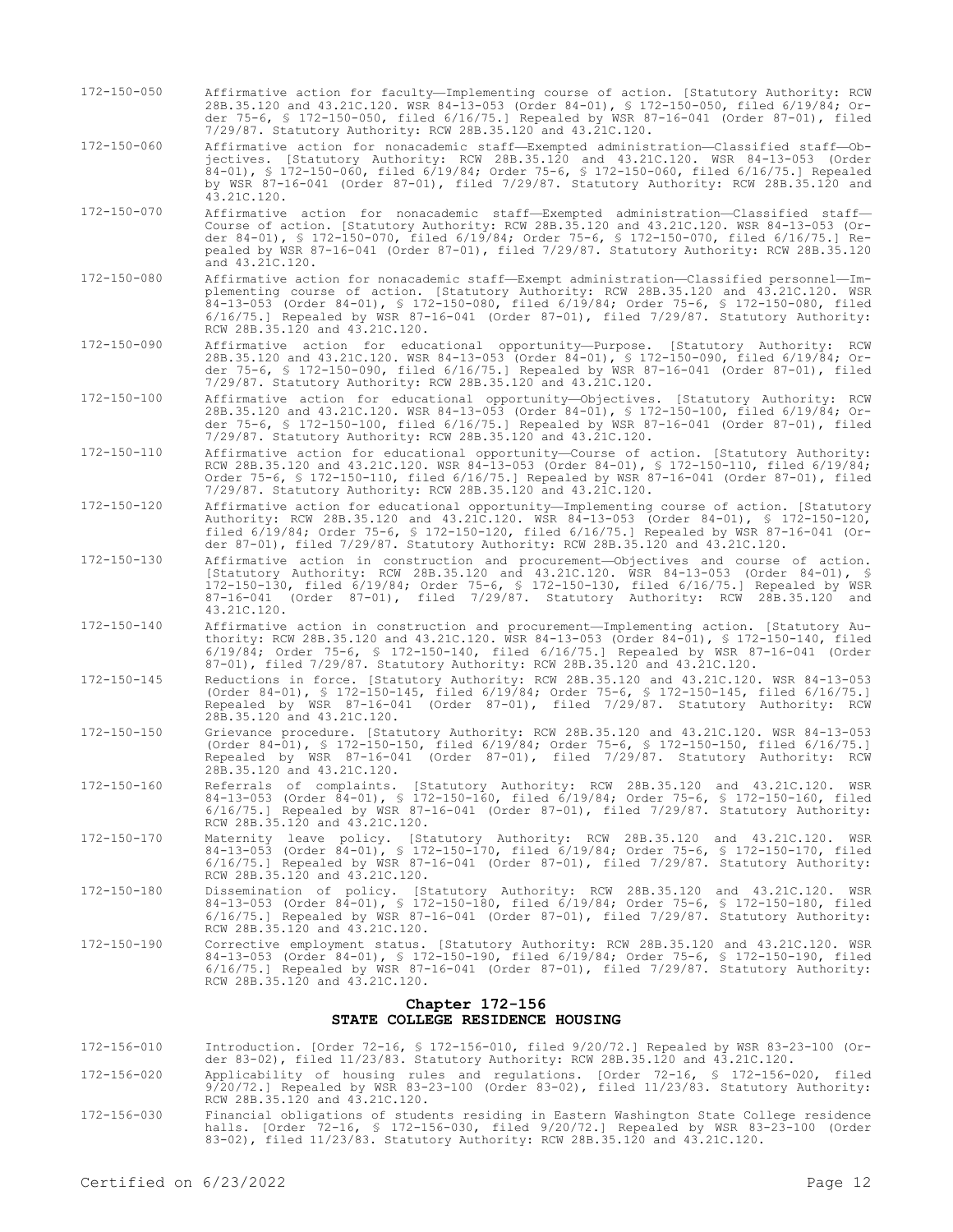- 172-156-040 Eligibility for Eastern Washington State College residence halls. [Order 75-10, § 172-156-040, filed 12/22/75; Order 72-16, § 172-156-040, filed 9/20/72.] Repealed by WSR 83-23-100 (Order 83-02), filed 11/23/83. Statutory Authority: RCW 28B.35.120 and 43.21C.120.
- 172-156-050 Applicable conduct rules and regulations of Eastern Washington State College residence halls. [Order 72-16, § 172-156-050, filed 9/20/72.] Repealed by WSR 83-23-100 (Order 83-02), filed 11/23/83. Statutory Authority: RCW 28B.35.120 and 43.21C.120.

172-156-060 Subleases or assignments forbidden. [Order 72-16, § 172-156-060, filed 9/20/72.] Repealed by WSR 83-23-100 (Order 83-02), filed 11/23/83. Statutory Authority: RCW 28B.35.120 and 43.21C.120.

- 172-156-070 Failure of student to comply with housing rules and regulations. [Order 72-16, 172-156-070, filed 9/20/72.] Repealed by WSR 83-23-100 (Order 83-02), filed 11/23/83. Statutory Authority: RCW 28B.35.120 and 43.21C.120.
- 172-156-080 Waiver by Eastern Washington State College. [Order 72-16, § 172-156-080, filed 9/20/72.] Repealed by WSR 83-23-100 (Order 83-02), filed 11/23/83. Statutory Authority: RCW 28B.35.120 and 43.21C.120.

### **Chapter 172-158 OFF-CAMPUS LIVING**

- 172-158-010 Eastern Washington State College freshmen qualified to live in off-campus housing. [Order 72-15, § 172-158-010, filed 9/20/72.] Repealed by Order 75-9, filed 12/22/75.
- 172-158-020 Off-campus housing listings. [Order 72-15, § 172-158-020, filed 9/20/72.] Repealed by WSR 87-16-041 (Order 87-01), filed 7/29/87. Statutory Authority: RCW 28B.35.120 and 43.21C.120.

#### **Chapter 172-180**

### **DELEGATED AUTHORIZATION TO HIRE, DISMISS AND DISCIPLINE CLASSIFIED PERSONNEL**

- 172-180-010 Introduction and purpose. [Statutory Authority: RCW 28B.35.120 and 43.21C.120. WSR 86-01-042 (Order 85-01), § 172-180-010, filed 12/13/85. Statutory Authority: RCW 28B.40.120(11). WSR 78-06-006 (Resolution No. 78-2), § 172-180-010, filed 5/5/78; Order 73-7, § 172-180-010, filed 3/20/73.] Repealed by WSR 87-16-041 (Order 87-01), filed 7/29/87. Statutory Authority: RCW 28B.35.120 and 43.21C.120.
- 172-180-020 Delegation of appointing authority power. [Statutory Authority: RCW 28B.35.120 and 43.21C.120. WSR 86-01-042 (Order 85-01), § 172-180-020, filed 12/13/85. Statutory Authority: RCW 28B.35.120. WSR 82-22-078 (Order 82-04), § 172-180-020, filed 11/3/82. Statutory Authority: RCW 28B.40.120(11). WSR 78-06-006 (Resolution No. 78-2), § 172-180-020, filed 5/5/78; Order 73-7, § 172-180-020, filed 3/20/73.] Repealed by WSR 87-16-041 (Order 87-01), filed 7/29/87. Statutory Authority: RCW 28B.35.120 and 43.21C.120.
- 172-180-030 Scope of powers delegated to appointing authorities. [Statutory Authority: RCW 28B.40.120(11). WSR 78-06-006 (Resolution No. 78-2), § 172-180-030, filed 5/5/78; Order 73-7, § 172-180-030, filed 3/20/73.] Repealed by WSR 87-16-041 (Order 87-01), filed 7/29/87. Statutory Authority: RCW 28B.35.120 and 43.21C.120.
- 172-180-040 Effective date. [Statutory Authority: RCW 28B.35.120 and 43.21C.120. WSR 86-01-042 (Order 85-01), § 172-180-040, filed 12/13/85. Statutory Authority: RCW 28B.40.120(11). WSR 78-06-006 (Resolution No. 78-2), § 172-180-040, filed 5/5/78; Order 73-7, § 172-180-040, filed 3/20/73.] Repealed by WSR 87-16-041 (Order 87-01), filed 7/29/87. Statutory Authority: RCW 28B.35.120 and 43.21C.120.

#### **Chapter 172-190**

# **IMPLEMENTATION OF THE FAMILY EDUCATIONAL RIGHTS AND PRIVACY ACT OF 1974**

**Reviser's note:** Later promulgation, see chapter 172-191 WAC.

| 172-190-010       | Purpose. [Statutory Authority: RCW 28B.35.120(12). WSR 92-02-053, § 172-190-010, filed<br>$12/30/91$ , effective $1/30/92$ ; Order 75-1, § 172-08-010 (codified as WAC 172-190-010),<br>filed $3/3/75$ .] Repealed by WSR 09-19-064, filed $9/14/09$ , effective $10/15/09$ . Statutory<br>Authority: RCW 28B.35.120(12).                                                           |
|-------------------|-------------------------------------------------------------------------------------------------------------------------------------------------------------------------------------------------------------------------------------------------------------------------------------------------------------------------------------------------------------------------------------|
| 172-190-020       | Definitions. [Statutory Authority: RCW 28B.35.120(12). WSR 92-02-053, § 172-190-020,<br>filed $12/30/91$ , effective $1/30/92$ ; Order 75-1, § 172-08-020 (codified as WAC<br>172-190-020), filed 3/3/75.] Repealed by WSR 09-19-064, filed 9/14/09, effective<br>10/15/09. Statutory Authority: RCW 28B.35.120(12).                                                                |
| 172-190-030       | Right of inspection. [Statutory Authority: RCW 28B.35.120(12). WSR 92-02-053, §<br>172-190-030, filed 12/30/91, effective 1/30/92; Order 75-1, § 172-08-030 (codified as WAC<br>172-190-030), filed 3/3/75.1 Repealed by WSR 09-19-064, filed 9/14/09, effective<br>10/15/09. Statutory Authority: RCW 28B.35.120(12).                                                              |
| $172 - 190 - 035$ | Availability of directory information. [Statutory Authority: RCW 28B.35.120(12). WSR<br>92-02-053, § 172-190-035, filed 12/30/91, effective 1/30/92; Order 75-1, § 172-08-035<br>(codified as WAC 172-190-035), filed $3/3/75$ . Repealed by WSR 09-19-064, filed $9/14/09$ ,<br>effective 10/15/09. Statutory Authority: RCW 28B.35.120(12).                                       |
| 172-190-040       | Access permitted to university and certain other officials without consent. [Statutory<br>Authority: RCW 28B.35.120(12). WSR 92-02-053, § 172-190-040, filed 12/30/91, effective<br>1/30/92; Order 75-1, § 172-08-040 (codified as WAC 172-190-040), filed 3/3/75.] Repealed<br>by WSR 09-19-064, filed 9/14/09, effective 10/15/09. Statutory Authority: RCW<br>$28B.35.120(12)$ . |
| 172-190-050       | Distribution of information to others. [Statutory Authority: RCW 28B.35.120(12). WSR<br>92-02-053, § 172-190-050, filed 12/30/91, effective 1/30/92; Order 75-1, § 172-08-050<br>(codified as WAC 172-190-050), filed $3/3/75$ .] Repealed by WSR 09-19-064, filed $9/14/09$ ,<br>effective $10/15/09$ . Statutory Authority: RCW 28B, 35, 120(12).                                 |